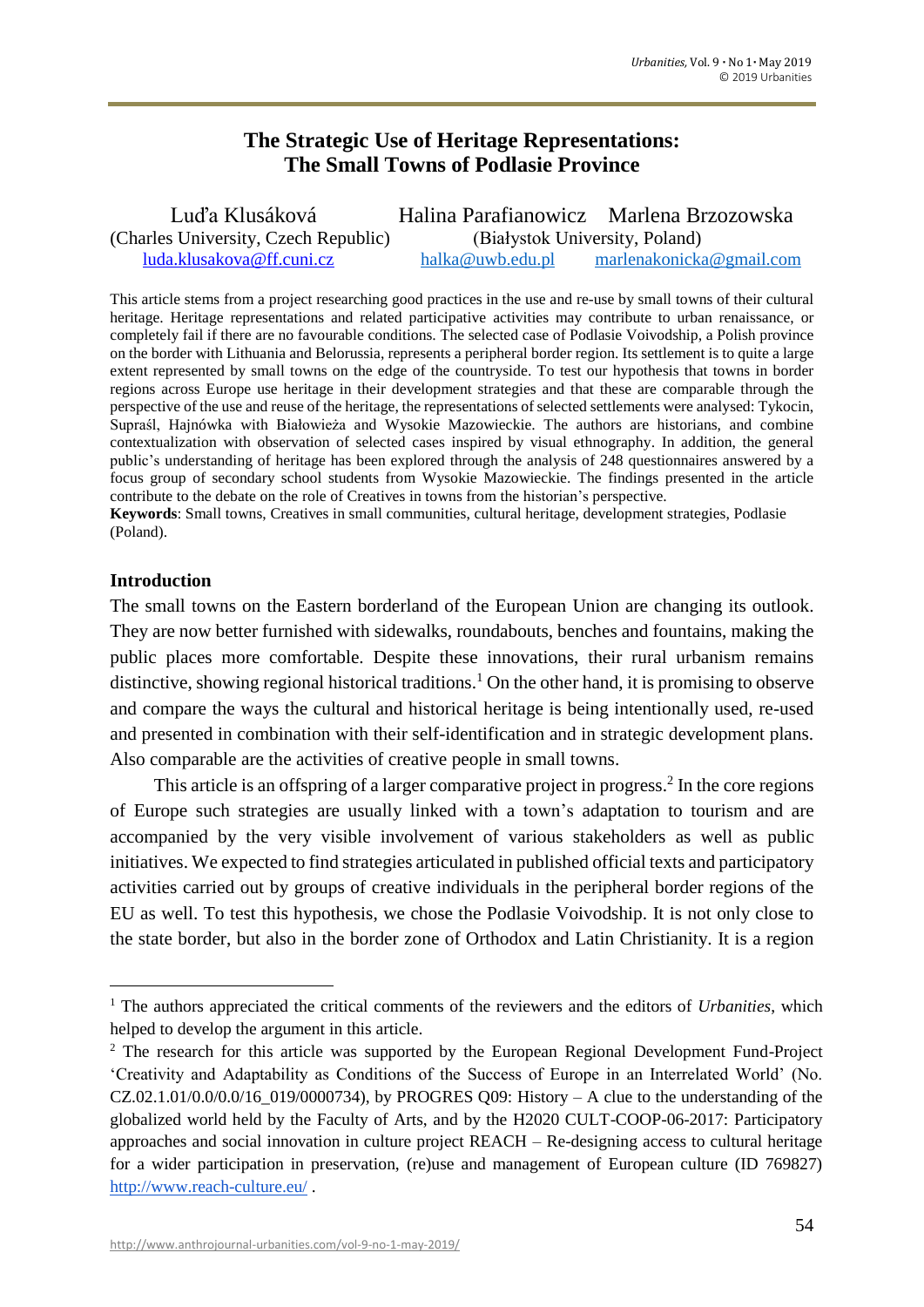where Roman Catholic, Orthodox, Protestant, Greek Catholic and Old Believers' shrines can be found, along with small Tatar settlements dating from the seventeenth century. The architecture and urbanism of the towns visibly relates closely to the rural hinterland, particularly when compared with the south-west of the country. All this indicates that Podlasie does not correspond to stereotypical ideas about the Polish regions. On the other hand, with its multiethnic setting it has a lot in common with other border regions in Europe, particularly those on the edge of the European Union (Klusáková 2008). We expected to identify creative strategies in the instrumental use of the heritage of small towns and related participative activities.

Visual ethnography together with sensual sociology became the primary methodological inspiration in this article. These rather young research fields which have influenced urban anthropology — itself a sub-disciplinary late-comer (Prato and Pardo 2013: 80-87) — may be useful also for historians. For the perception of space, the senses are important, in the first-place vision. While sound and smell are inescapable, taste is one's own decision. Seeing is also a matter of decision, as one can choose what to look at and how to look at it. One can look, stare, view, gaze, or just take a glimpse. John Urry has shown how important the senses are, particularly the tourist's gaze, for the construction of the image of the city (Urry 2003: 388- 397). Observation is the result of consideration, of a procedure taken in time, long or short term, single or repeated. Like Jerome Krase, we can find them all useful to get in touch with the place and the people (Krase 2012, 2018). Repeated short term visual observation in small towns is a rewarding exercise in a similar manner to that of the ethnic districts in large metropolises experienced by Jerome Krase. For a historian, however, the visual does not overshadow the importance of the text or of dialogue with an actor or stakeholder. Often the written source is analysed before the visual observation. In this article we combine the contents analysis of historiography, websites and official documents with equally important visual observations made by residents and the repeated short-term visits of an external observer. The authors benefited from informal conversations and discussions running on the internet, as in small and remote communities it was not possible to carry out formal interviews.

Small towns are defined in recent geographic and sociological studies by the number of inhabitants on the threshold of 20,000 (Kwiatek-Soltys 2017; Sztando 2017; Klusáková et al. 2017: 11-23). Together with this, one may use economic criteria of income or taxes, and urbanist criteria formulated by architects. A small town is 'midway between big cities and rural regions, constitutes a secondary centre whose role is to serve a variety of minor or similar settlements, and which lacks the typical infrastructure of a metropolitan or central urban area' (Del Espino Hidalgo 2017: 118). Such towns do not offer all the urban functions, and to settle certain issues the citizens have to travel to a town higher in the hierarchy. Yet another option is the self-identification of the place, based on self-evaluation by its inhabitants and its managers: how they feel and represent the town's urban functions or rural character, its identity and status (Mainet 2011). Such typology would consider their role in the micro-region, and their supralocal relations. Hélène Mainet recognizes two principal positions of small towns: 1) They are in the vicinities of large towns, which highlight that they are bringing all the countryside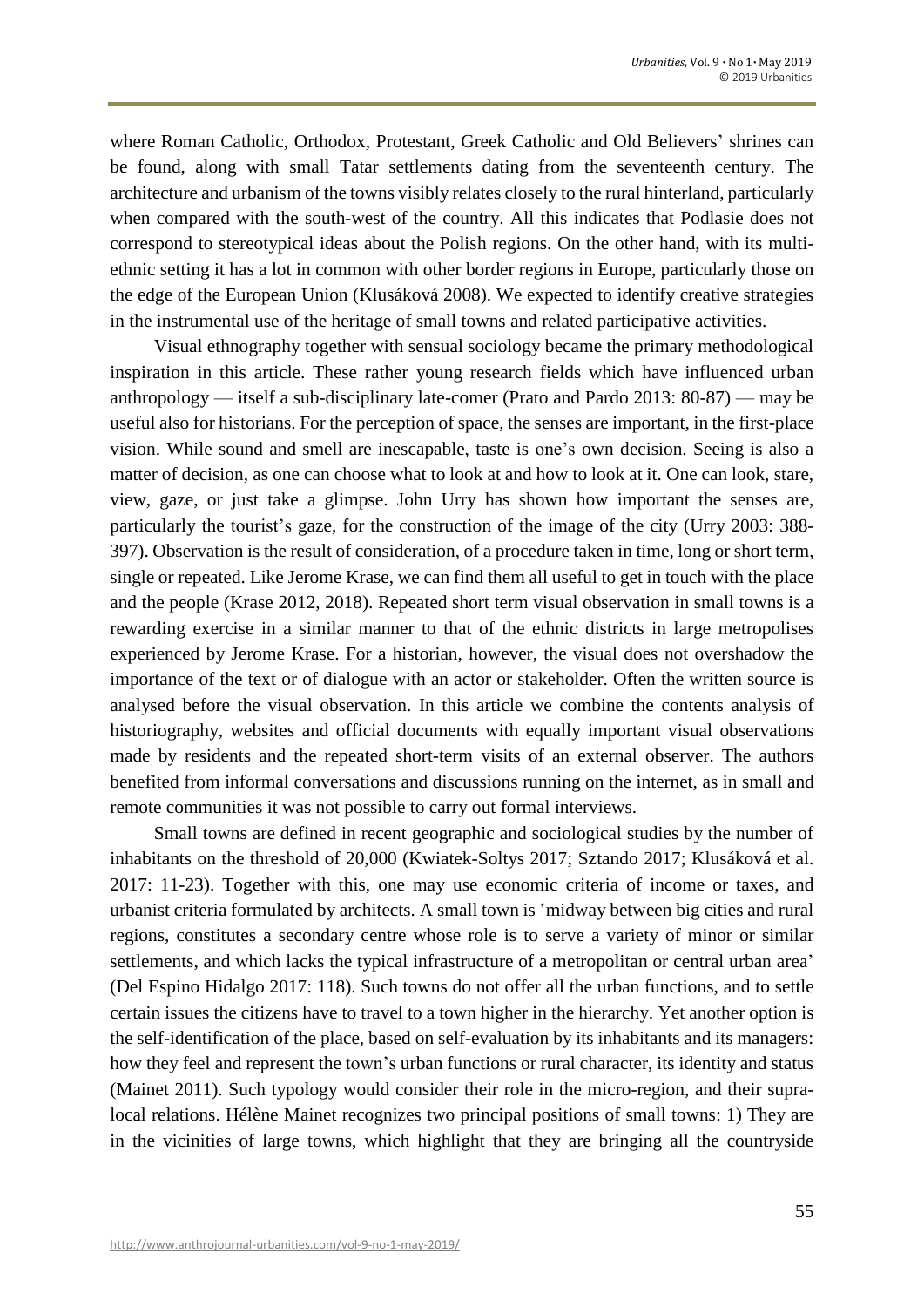benefits to the town: greenery, silence and small society. They function mostly as a dormitory, since the population commutes to work. 2) Small towns are located deeper in the region. They emphasize their function as urban centres for their hinterland, micro region or even a larger region. They offer various urban services: administration, commerce, social and cultural activities, health care, schooling, entertainment and supralocal connections. Mainet built her arguments on French experience and related identification to the attraction of the place, while Andrzej Sztando pointed to the importance of supralocal influences and relations (Sztando 2017: 110-120; Mainet 2011: 75-89). In our article we combine these perspectives, although the town's own self-evaluation as a small town is primary.

## **Case Studies**

In this empirical part of our article we first introduce the chosen region, Podlasie Voivodship, its capital Białystok, and then observations through visual ethnography and contents analysis of images and texts on the small towns we have selected to represent the case: Tykocin, Supraśl, Hajnówka with Białowieża in the coterminous primeval forest and Wysokie Mazowieckie. In order to protect the anonymity of our informants, we do not, in the following case studies section, include excerpts from interviews and conversations. In the case of a relatively small regional society where everybody knows everybody and where heritage is very sensitive, it is virtually impossible for the statements to be rendered anonymous.

## *Podlasie Province: A region of small towns and of multi-ethnic heritage*

Podlasie is one of 16 voivodships established in 1999 after the administrative reform. It is situated in the north-eastern part of Poland and borders Lithuania (an internal European Union border) and Byelorussia (an external EU border). The province is organized in three 'urban' counties (Białystok, Łomża and Suwałki) and fourteen 'rural' counties, each of which has its principal urban centre. Podlasie is one of the largest provinces in Poland (with over 20,187 square kilometres) and one of the least populated (about 1,200,000 inhabitants). More than half of the population (over 700,000) live in cities and the largest urban areas, mostly in Białystok, Łomża, Suwałki and Augustów. Agnieszka Kwiatek-Soltys identified 685 small towns (reaching the threshold of 20,000 inhabitants) in the whole of Poland for the year 2012, of which thirty-one were in Podlasie, while the province's urban network creates forty towns in total (Kwiatek-Soltys 2017:25-240).

Podlasie can be perceived as offering traditional life in harmony with nature and respect for the landscape. The panorama is rather flat with an abundance of forests, rivers, ponds and lakes. There are four national parks in the province (Białowieża, Narew, Wigry and Biebrza), three landscape parks (Suwałki, the Knyszyńska Forest and the Lower Narew River Valley), eighty-eight nature reserves and fifteen protected landscape areas. It is not surprising that it is named the 'Green Lungs of Poland'. The landscape attracted photographers and filmmakers, who co-created the image of the region. Among them, the most prominent artist specializing in landscape photography was the late Wiktor Wołkow (1942-2012), who dedicated his life to the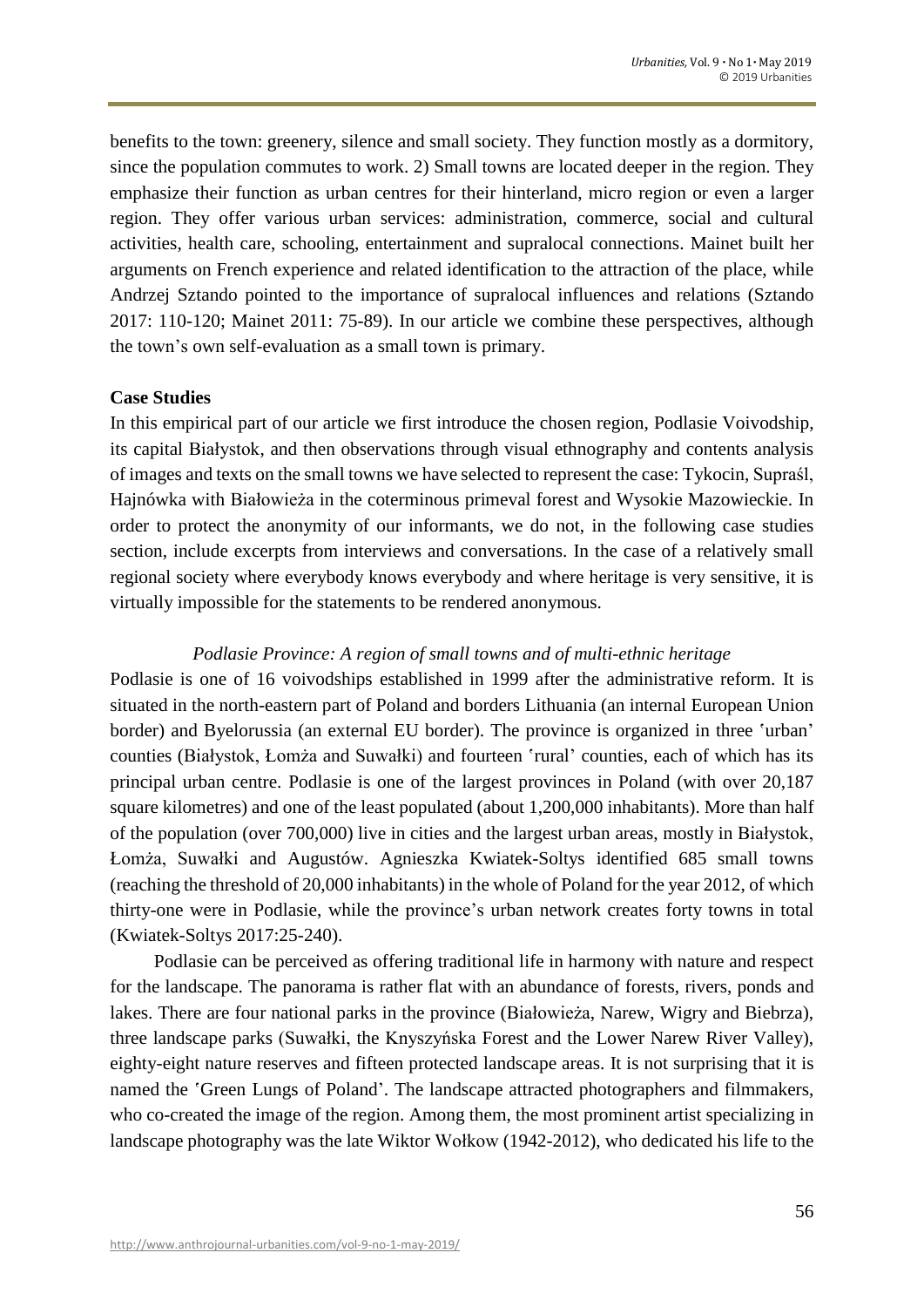exceptional beauty of the region. He created over 100 photography exhibitions, as well as many photo albums, of which the best known are 'Podlasie', 'Supraśl', 'Forest' and 'Stork'. His 'Magical Podlasie' exhibitions received many awards at home and abroad. Thus, he contributed to the growth of tourism.

The Podlasie Province (Voivodship) challenges the stereotype of Poland being a country only of Catholics. Numerous places of interest, both sacred and secular, mark its history and give an insight into the area's cultural and religious diversity, which reflects the many changes and territorial divisions the region has undergone. Churches, both Catholic and Orthodox, wayside shrines and crosses, wooden manors and peasant houses preserve the authentic spirit of the old eastern borderlands as a visual image. The local people cultivate its traditional folk handicrafts; for example, artistic blacksmithing, pottery, sculpture, willow-weaving, lacemaking and embroidery. The region is also famous for its Easter traditions of weaving Easter palms and ornamenting eggs (*pisanki*). It has created an exceptionally vibrant cultural mosaic and characteristic climate of openness and hospitality. Visitors are always amused by the local traditional wooden architecture, particularly on the route from Białystok to Hajnówka and Białowieża with its beautiful churches and houses ornamented with sophisticated wooden carvings. The town of Hajnówka and its county — as a gate to the Białowieża forest — is distinguished by its wood products, handicrafts, herbs and forest fruits. Podlasie is nowadays well known for its cultural diversity displayed in a landscape dotted with many sacral monuments and cemeteries of all faiths: beautiful, impressive and significant Christian churches, representing various architectural styles. The amazing eighteenth century former Carmelite Monastery on Wigry Lake and a Jesuit complex in Drohiczyn, to name just two Catholic shrines, attract many visitors. Supraśl Monastery, the Holy Mountain Grabarka, and the *Trail of Orthodox Churches*, with the exceptional beauty of its wooden architecture, are unique. Poland's only historic mosques are here (Kruszyniany and Bohoniki), and a few rare well-preserved synagogues (one of the oldest in Tykocin) and — not so famous, yet quite amazing — the molenna of the Old Believers (Wodziłki, Gabowe Grądy).

The urban network of the forty towns revolves around the seat of the province, Białystok, which is a fairly young city, as its municipal history dates back to 1692. Historically, Białystok has always played an important role in this region, mostly because of its location on the borderland of the East and the West. Since the beginning of its existence, and especially after receiving its municipal charter, Białystok has been taking advantage of its peripheral location, but at the same time struggling with it. Its role has been changing — it functioned first as an important aristocratic residence, later became an industrial centre in the Russian Empire and finally the administrative, economic and scientific centre of this part of Poland.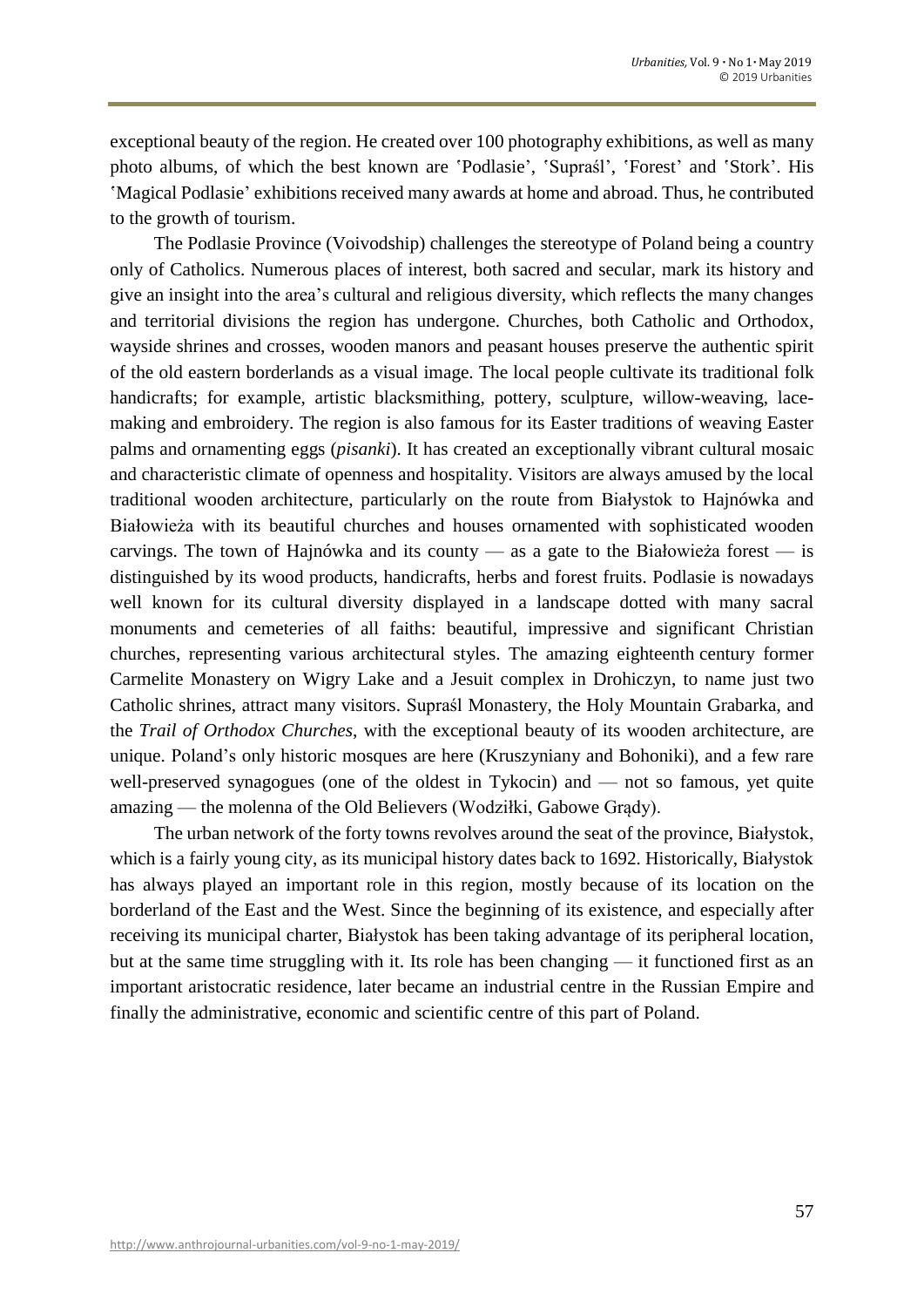

Figure 1. The main square in Bialystok is furnished with benches, flower pots, a fountain and statues, and above all an abundance of outdoor cafés and restaurants (June 2018).<sup>3</sup>

While walking through the streets of Białystok, one can perceive through plaques, street names and information signs that for centuries a multi-national and multi-linguistic community of Poles, Russians, Jews, Byelorussians, Ukrainians, Lithuanians and Germans lived here together, as in all Podlasie, in symbiosis and peace but also, depending on the time, in tension and conflict. One by one, churches and temples of different faiths were built, often side by side, and today four necropolises remain: Catholic, Orthodox, Protestant and Jewish. At the end of the nineteenth century the industrious town became a sort of Biblical Tower of Babel — mixed, colourful and vigorous, with people speaking Russian, Polish, German, Lithuanian, Byelorussian as well as Yiddish and Hebrew. Białystok was a 'crossroads' of these different languages, nations, religions and races. On many buildings, shops and institutions there were signboards in Russian, Yiddish and Polish. A mixture of several languages was heard on every corner as well as in the factories and various business offices. Białystok was also the cradle of the Zionist movement and became well known as a centre of Jewish culture, social activities and philanthropy. This greatly affected Ludwik Zamenhof (1859-1917) from his early youth. As a student, he had the idea of formulating a universal language and dreamt of a world in which all nations would reach better understanding and equality through this tool. It is not surprising that he constructed Esperanto in this very place (Wiśniewski 1987: 74).

The two world wars had a heavy impact on the city and the region, and destroyed most of what would be today its tangible and cultural heritage. The Jewish community was annihilated by the Germans after the Ghetto uprising and almost disappeared from the local community. Decades after the Second World War, Białystok was rebuilt and reconstructed as a modern town with a fully functioning infrastructure. Nowadays the city, with its urban area (about 300,000 inhabitants) is the largest cultural and scientific centre of the region with theatres, a Philharmonic Hall and a brand-new Opera House (by the prominent architect Marek

 $\overline{\phantom{a}}$ 

<sup>&</sup>lt;sup>3</sup> All the photographs were taken by the authors of the article.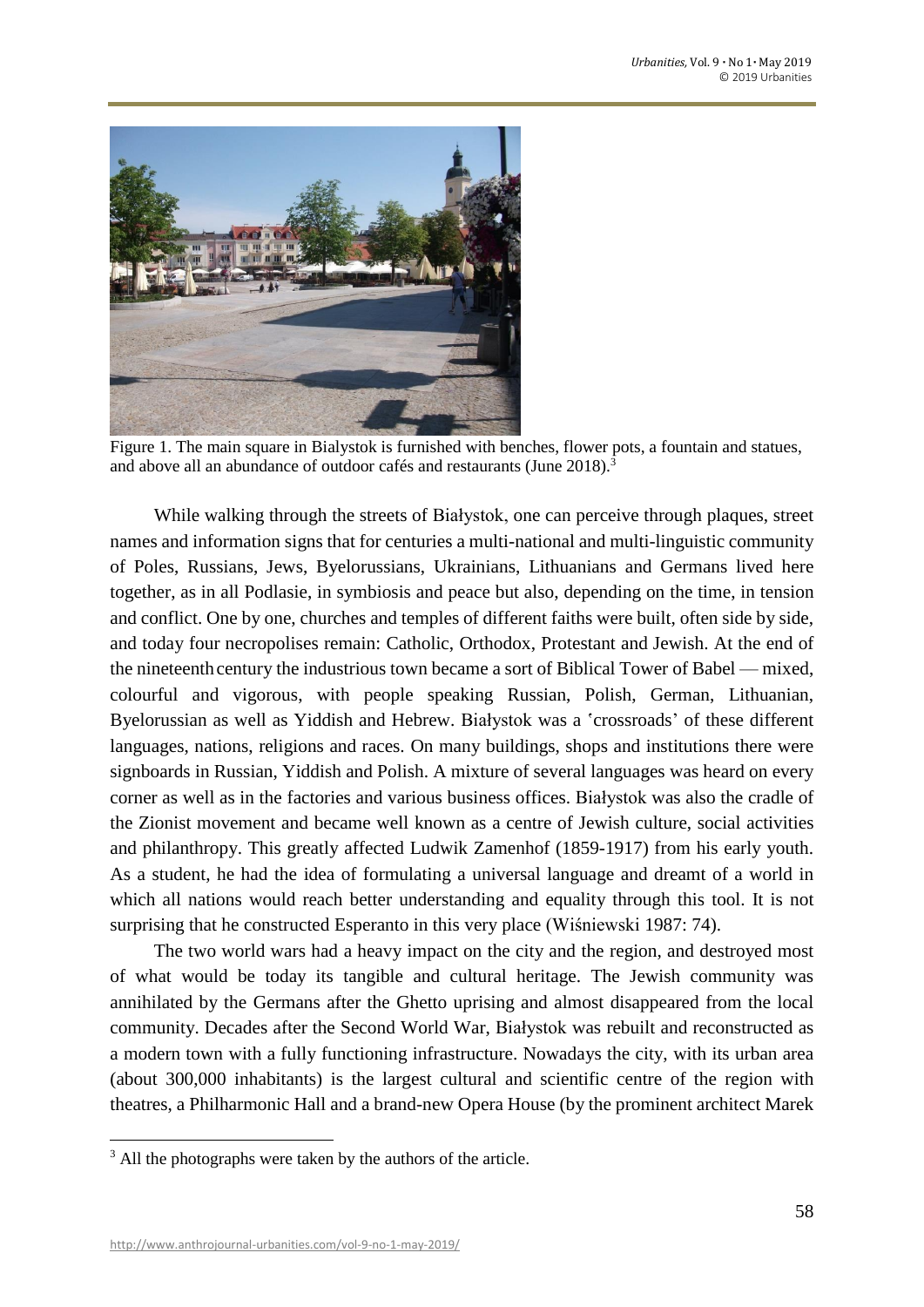Budzyński), museums, two universities and several academic institutions. An interesting case of the re-use of the architectural heritage is represented by the Arsenal Gallery which operates in an old power station, but whose main venue is housed in the arsenal in the palace area. Although its main task is to present contemporary Polish art, educational programmes get equal attention. The Arsenal Playground invites every generation to participate and learn about culture and art in dialogue with artists.

The towns of Podlasie have recently been described in a volume by the regional historian and journalist, Adam Czesław Dobroński, who has presented all forty towns whose urban status is now recognized officially (Dobroński 2014). Each town has its own entry, in which we learn about its history and present situation. While Dobroński looked at them historically, he provided an opportunity at the end of each chapter for the towns' mayors to share their views on the towns and their strategies. This represents a unique collection of statements of equal, although limited, value for analysis and subsequent typology. The mayors single out the strong points related to their towns. Their choice is personal, even though they are speaking officially for the town. Thanks to their position, we can take them as a representative group authorised to speak for their towns. They use different styles; some are more descriptive, some more expressive. They are generally proud of their cultural diversity and the inheritance of several religions, and appreciate the multi-ethnic society. They highlight the authentic nature, specific climate and excellent conditions for tourism. They invite investment, sponsors and new residents. Historicity, the cultural and natural heritage, local heroes and monuments are for them important values, even if several towns acknowledge that they have obtained urban status only recently. On the other hand, the mayors are proud of recent achievements in building new infrastructures to make the towns comfortable places for their citizens to live in. With the exception of Białystok, all the towns are presented as small with two types of identification: 1) the town offers a quiet environment with urban comfort close to the countryside and at the same time close to a large town (meaning Białystok); 2) the town is central to its *'mała ojczyzna'* (small homeland), offering services (schooling, healthcare, administration, business opportunities, market, cultural institutions/events) to the hinterland. This second type has two sub-types — one stresses the rural, agricultural character of the town and of the hinterland, with its impact on services offered; the second links its rural quality with very modern industries tourism, spas, wellness and rehabilitation. There are very few mayors who do not need to highlight the historicity of their town or its hinterland; mostly they see their town as newly established and very small, focused on modernity and the development of infrastructures.

The interest in historicity, in cultural diversity or its absence, was the main motivation for the selection of the cases through which we wish to explore what types of heritage representations can be identified among the towns of Podlasie. As we have shown, Białystok has a very central function in the region. To explore and display the situation in small towns, we have chosen on purpose five very different examples at different distances from Białystok, and with variable perspectives on heritage: Tykocin, Supraśl and Wysokie Mazowieckie are more or less within commuting distance of Białystok; all three are historical towns, but with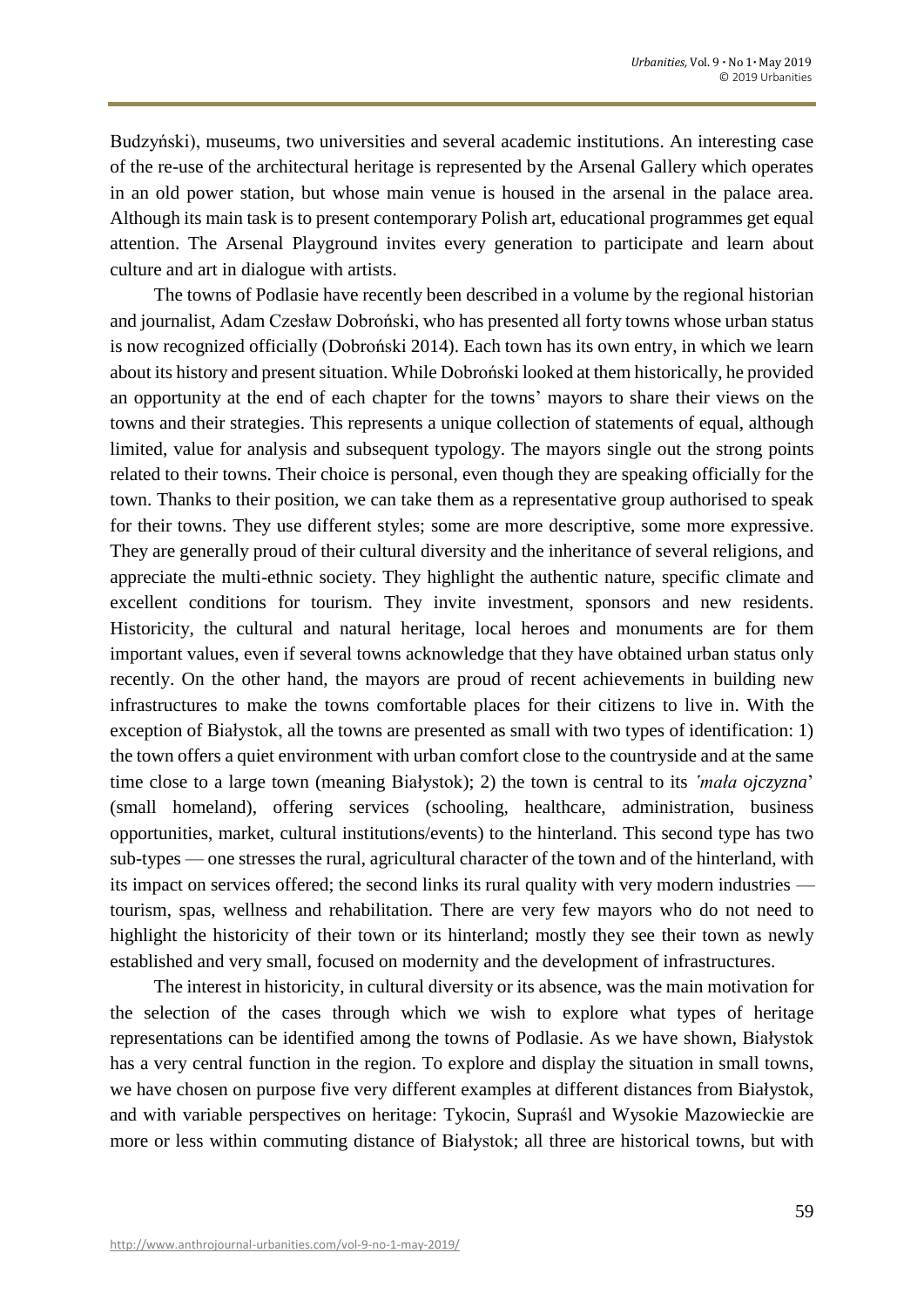different types of heritage. Hajnówka and Białowieźa are relatively young places, located deeper in the region, linked to a natural heritage of globally recognized value. Each town has a vision about the use of the heritage in the future, and a specific way of its presentation and commodification. While Tykocin, Supraśl and Białowieźa are well-known among tourists, Wysokie Mazowieckie and Hajnówka are in opposite situation.

## *Tykocin ⸺ Multiple heritages in one small town*

Quite rural in outlook, the town welcomes us with a large rectangular square surrounded by wooden houses a maximum of two storeys high with small gardens, dominated by a Baroque church. Only an expert recognizes the inspiration of Renaissance urbanism in Tykocin. Founded in 1425, it has kept its special significance mainly due to its surviving monuments and architectural heritage of past centuries. It is situated on the Narew River, between two national forests and then parks (Narew and Biebrza), twenty-seven kilometres from Białystok. Tykocin lost its town privileges in 1950, but regained them in 1993. The town (with about 2,000 inhabitants) is best-known for its complex of historical sites.



Figure 2. Tykocin´s main square is dominated by the Catholic Church, recently reconstructed. It has become a favourite location for various competitions and festivities (June 2016).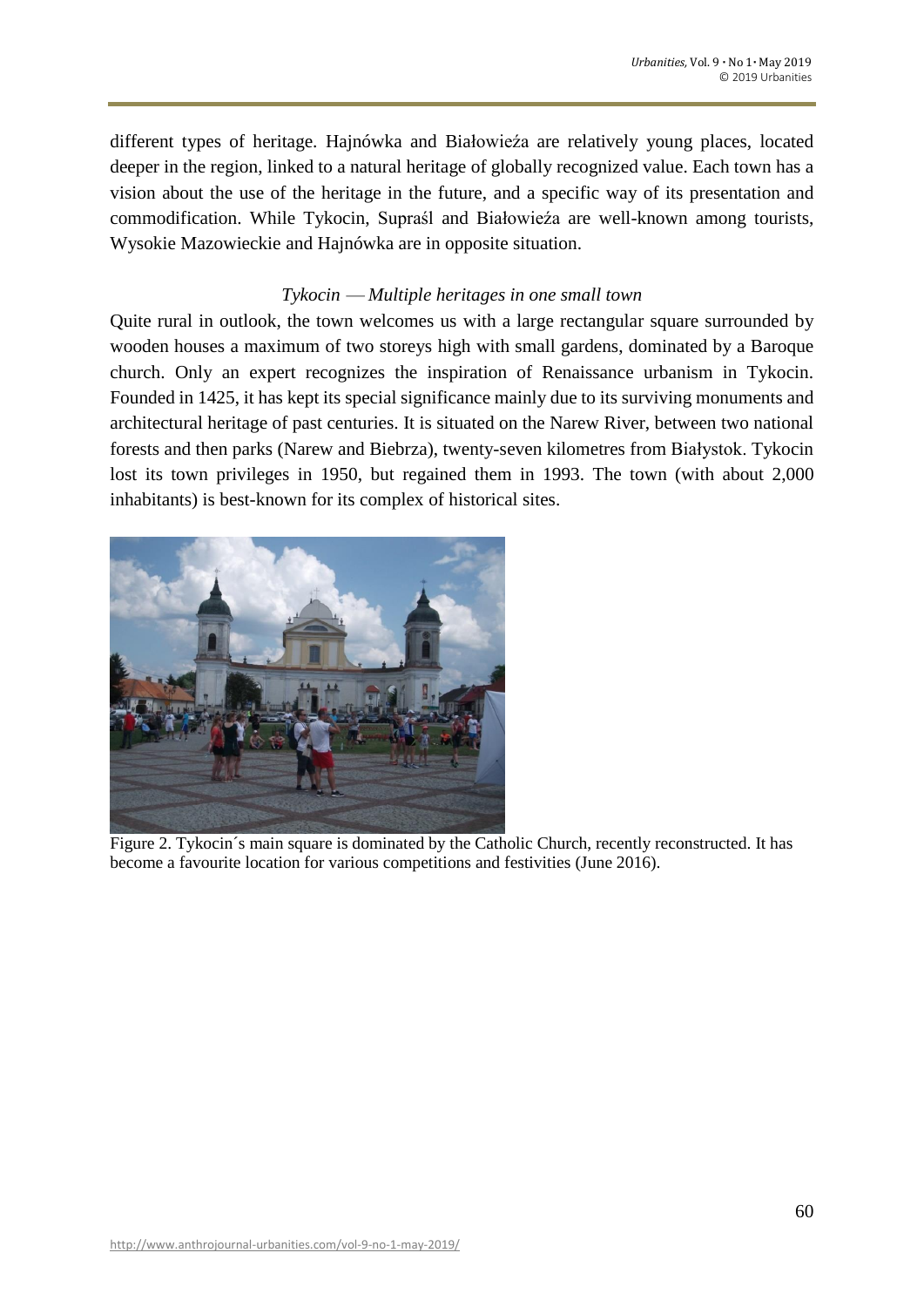

Figure 3. Not far from the opposite end of the square is the Great Synagogue in Tykocin-Kaczorowo (June 2016).

The most famous are the seventeenth-century Synagogue and the Talmudic House from the eighteenth century situated in what used to be the town's Jewish district — Kaczorowo. Visitors find it thanks to the numerous signs. Other beautiful and equally old monuments of the town are the Catholic seminary, operating continuously since 1643, and the impressive Holy Trinity Church. The great attraction of the town is the recently reconstructed (or rather built from scratch) sixteenth-century castle, destroyed in the mid-seventeenth century during the Swedish Deluge. The castle in Tykocin was erected between 1550 and 1572 and was the largest fortress (the so-called 'arsenal') in Poland at that time. Now, the impressive restored complex of the red brick castle houses a historical museum in its basement, discovering the supraregional value of the place. The rest is used as a restaurant, ballroom and hotel facilities. (Maroszek 2012)

Out of all monuments in Tykocin, the impressive synagogue built in 1642 in place of a fifteenth-century wooden temple is a special historical treasure. This is the type of synagogue that developed at the beginning of the seventeenth century in the south-east part of the Polish and Lithuanian Commonwealth. The synagogue, featuring rich Renaissance decorations, is the second in size and the oldest after that in Kraków. It is assumed that the design of the Tykocin synagogue was based on the fortified Pińsk synagogue, built in 1640. The massive stone building in the late-Renaissance-Baroque style follows a rectangular ground plan. Initially, the synagogue had a concave roof with an attic, but it burnt down in the eighteenth century and was replaced with a mansard roof in the Baroque style (Wroczyńska and Lechowski 2004: 1-40).

Before the Second World War, nearly half the population in Tykocin was Jewish. Almost all of them were murdered by Germans in August 1941. During the occupation the Germans partially devastated the synagogue, using it as a warehouse. They also stole some of the rich and valuable furnishings. After the war, a fertilizer warehouse was located in the building. In 1965, part of the building was destroyed in a fire. Luckily, its value was recognized in 1977, when the Provincial Conservator of Monuments undertook comprehensive restoration work of the Synagogue and the Talmudic House. It was among the very first reconstructions of Jewish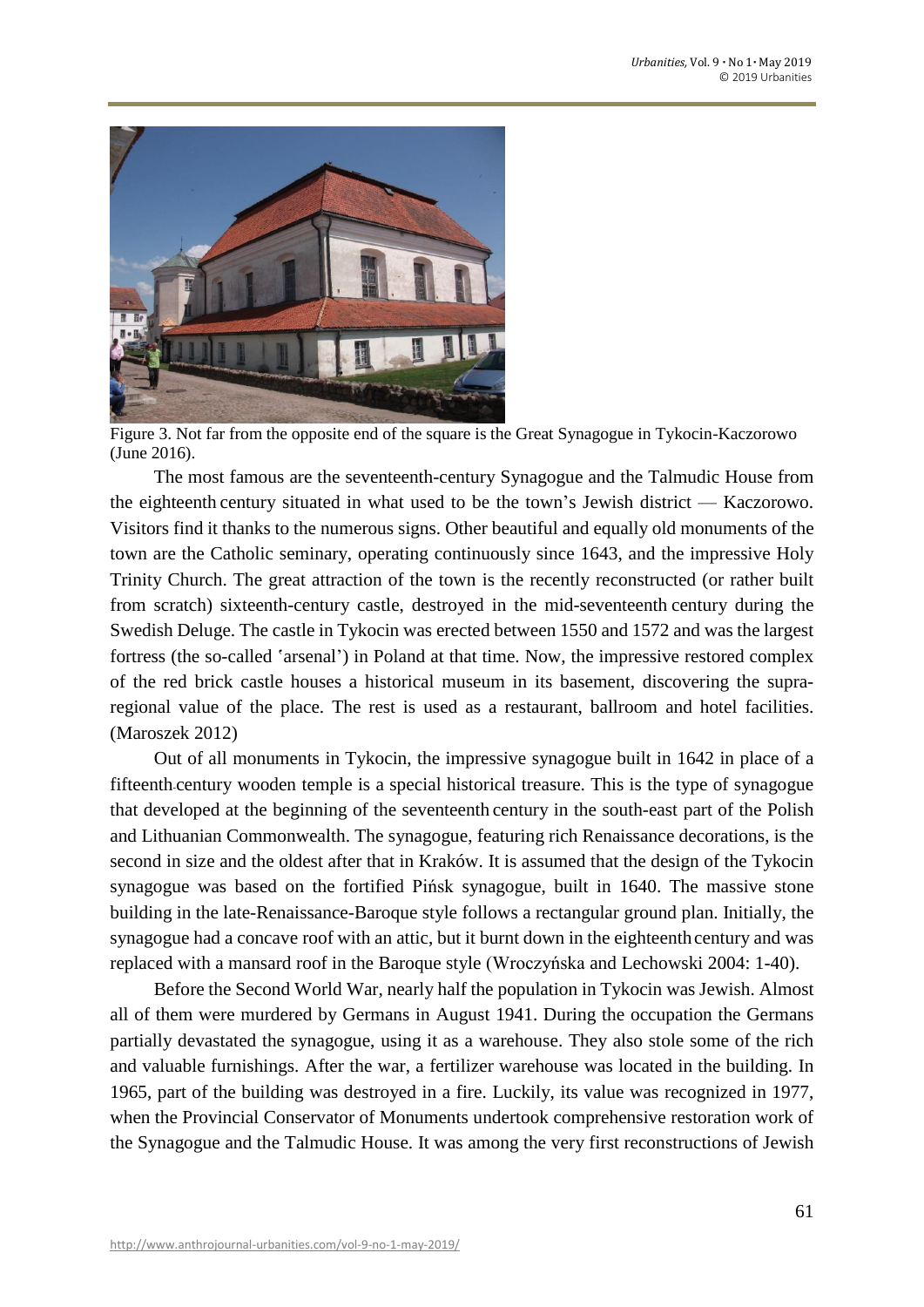sites in Poland in the post-war period. Afterwards, they were allocated to the District Museum in Tykocin, which is a branch of the Podłaskie Museum in Białystok.

The impressive architecture of the synagogue and the many restored inscriptions painted on the massive walls in the interior are the real beauty of this amazing site. It houses a permanent exhibition of Judaica and a rich collection of Jewish memorabilia and other items connected with the history of the town, and remains as a memorial to the former residents. In the low tower, an interior of a typical Jewish house has been reconstructed. The museum organizes temporary exhibitions and staged observation of Jewish holidays, as well as concerts. As there is no longer a Jewish community in Tykocin, the curators — who are not in fact Jewish come from Białystok. Nevertheless, the town's Jewish heritage became a 'pilgrimage place' for Jewish youth and many tourists from Poland, the United States, Israel and other countries from around the world.

Tykocin's heritage is both intangible and tangible. It is the memory of Jewish citizens and their tragedy, their culture, plus a substantially reconstructed architectural heritage. This concerns not only the Grand Synagogue and Talmudic House, but also the Catholic Church, the wooden houses around the square and the Town Hall. The Castle is a new construction legitimized by arguments supported archaeologically through excavations.

The town administration has created a Project of Strategic Development 2015-2020, which is mainly focused on the improvement of infrastructures, intended among other things to enhance tourism.<sup>4</sup> Tykocin is believed to have considerable potential through its natural and cultural heritage for tourism development. The main goal is a new promenade along the river Narew which should beautify the centre and link it with riverside. Architectural structures, together with the castle, are listed as heritage in the argumentation of the Project without challenging their authenticity. They are all presented as having the same potential for raising historical consciousness and stimulating identification with the town.



Figure 4. The newly built model of the 16th century castle in its imagined form. Tykocin (June 2016).

l

<sup>4</sup> See Projekt Strategii Rozwoju Gminy Tykocin na lata 2015 - 2020, 2015: 83 -90, 98, 103. [http://bip.um.tykocin.wrotapodlasia.pl/Strategia/.](http://bip.um.tykocin.wrotapodlasia.pl/Strategia/) All electronic sources were accessed 11.8.2018, where the date is not indicated otherwise.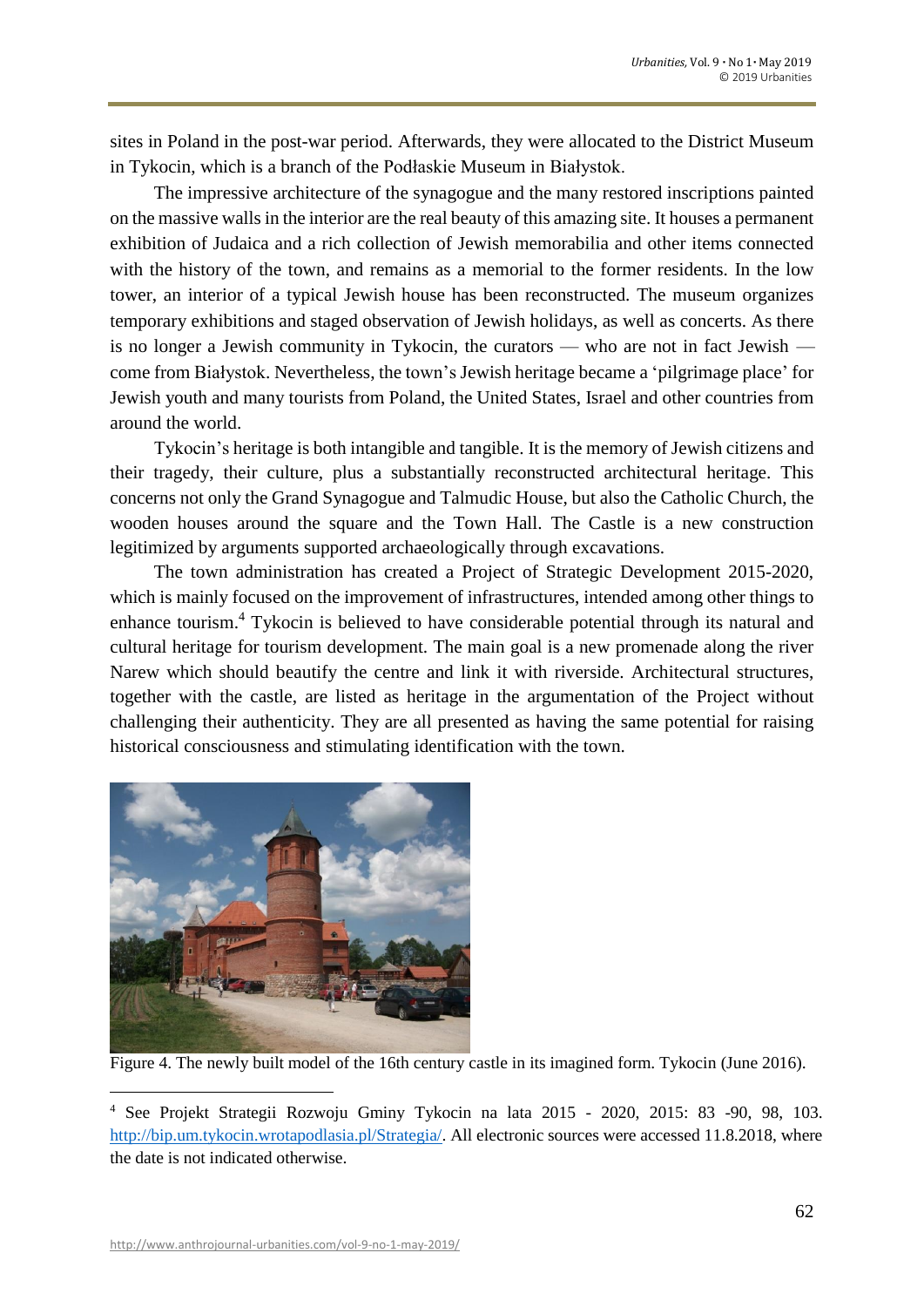The website of Tykocin County focuses on practical issues for the comfort of citizens. Tourists have to look for information on history and sightseeing on pages devoted to the Jewish heritage. Information is almost exclusively in Polish. Although it is not easy to track it down, there is important participatory activity going on. The foundation called *Centrum badań nad historią i kulturą małych miast* [Centre for Studies on the History and Culture of Small Towns], seems to be an important factor in the heritage promotion together with the people who created TyKoCin24, an information webpage mainly for local citizens. Their main target group are the owners of historical houses, while the 'shtetlroutes' are for tourists.<sup>5</sup>

#### *Supraśl ⸺ Transformation of identity*

A visit to the Orthodox Monastery with the defensive Church of Annunciation, the most important cultural treasure in the town of Supraśl, provides one with a very strong visual impression. Supraśl, with over 500 years of fascinating history, is located in the vicinity of Białystok (about sixteen kilometres away). Nowadays approximately 4,500 inhabitants are settled in the town. Orthodox monks came here in 1503 and began the construction of the fortified church of unusual architecture, merging Byzantine style with Western European Gothic. The Church was famous for its frescoes, which were painted in the sixteenth century by a group of painters under the direction of 'Serbian Nectarios the painter'. Their style resembles Serbian monumental painting. The monks gathered a priceless library of prints and manuscripts (for example, the Supraśl Codex of the eleventh-twelfth century) in the monastery. In 1609 the Supraśl Monastery was forced to accept the Union of Brest and became an important Uniate cultural and religious centre as the seat of the Uniate bishopric (until 1807). In 1695 monks started a monastery print shop there, and in 1711, the first paper mill in eastern Poland. During the partition of Poland, the Russian authorities transferred the Supraśl Monastery back to Orthodox monks (Mironowicz 2012, Charkiewicz 2005).

After the First World War the abandoned monastery passed into the hands of the Roman Catholic Church and during the Second World War the complex was considerably destroyed. The church was blown up by the Germans in 1944 and only small fragments of the murals were saved, and are currently a great attraction at the Museum of Icons. One of the main sources of their acquisition is the Białystok Customs Office, which confiscates pieces from smugglers.

After the Second World War an agricultural school was established in a remaining building of the Monastery complex, while the regional museum was installed in another part. The ruins of the defensive Church of Annunciation were a visible sign of abandonment and neglect for decades. The Monastery was ultimately transferred back to the Orthodox Church in the 1990s. In following years, thanks to the generosity of private donors, believers and Poles of

l

<sup>5</sup> [http://bip.um.tykocin.wrotapodlasia.pl/Strategia/;](http://bip.um.tykocin.wrotapodlasia.pl/Strategia/) [https://tykocin24-online.pl/events/category/fundacja](https://tykocin24-online.pl/events/category/fundacja-centrum-badan-nad-historia-i-kultura-malych-miast/)[centrum-badan-nad-historia-i-kultura-malych-miast/;](https://tykocin24-online.pl/events/category/fundacja-centrum-badan-nad-historia-i-kultura-malych-miast/) <http://shtetlroutes.eu/pl/tykocin-karta-dziedzictwa-kulturowego>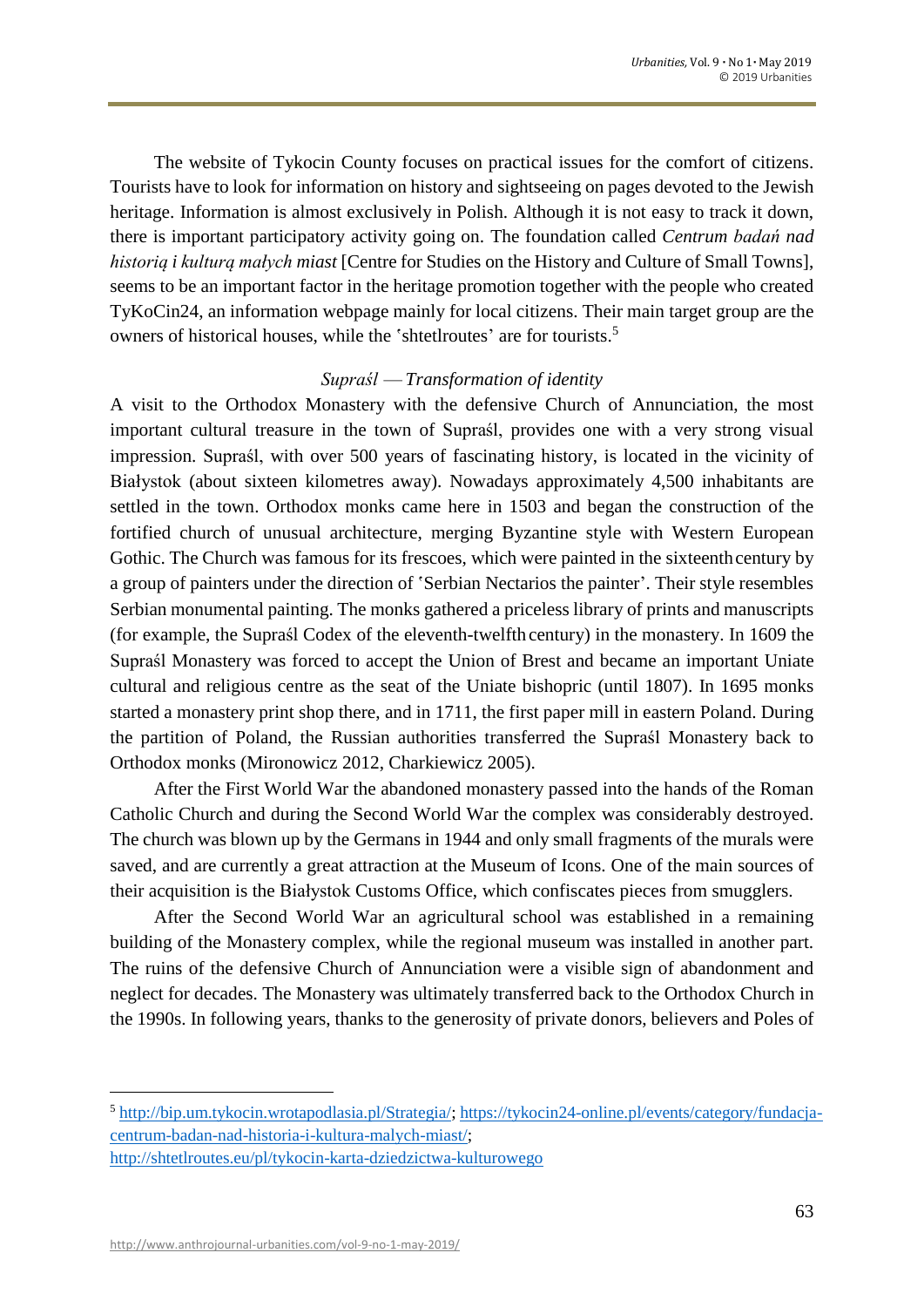all confessions, as well as of foreigners, the Polish government and the European Union, the whole complex was nicely and completely reconstructed.<sup>6</sup>



Figure 5. The recently reconstructed Orthodox Church and Monastery also houses a Museum of Icons. The places of worship visibly document the multiconfessional — in Podlasie also meaning the multiethnic — nature of society. Supraśl (August 2012).

In the first half of the nineteenth century the monastery village in Supraśl was given the status of a town (with about 3,000 citizens) and became a flourishing textile industry centre in the Russian Empire for decades to come. Wilhelm Fryderyk Zachert, an entrepreneur from Zgierz, built a farm settlement for his workers. Nowadays there are remnants of the living quarters of the houses of weavers and the Buchholtz Palace, which was built in 1892-1903, as the seat of one of the famous manufacturing families. Currently, the building is used by the Art High School. Nearby there are two churches: Holy Trinity (Catholic, 1861) and the Evangelical-Augsburg Church (rebuilt in 1885, now also Catholic). The old cemeteries of all faiths and the well-preserved beautiful Buchholtz Chapel also testify to the multi-confessional history of Supraśl.

The community is very active in various cultural initiatives and projects promoting its history and cultural heritage. Supraśl is the seat of the Wierszalin Theater and the Cultural Association ʽ*Collegium Suprasliense*' (since 2001 publisher of the *Acta Collegii Suprasliensis* on small towns), actively promoting the culture, history and heritage of the town and its neighbourhood. The Archimandrite Palace has housed the Museum of Icons (the only one in Poland) since 2008, admired by Polish and international visitors, and since 2014 the *Muzeum Sztuki Drukarskiej i Papiernictwa* (Printing and Paper Museum). 7

 $\overline{\phantom{a}}$ 

<sup>6</sup> See<http://basniowysuprasl.pl/klasztor-supraslu-kartach-historii>

<sup>7</sup> See the Supraśl Town Hall website: [http://www.suprasl.pl/index.php/suprasl/historia-suprasla;](http://www.suprasl.pl/index.php/suprasl/historia-suprasla) [http://suprasl.pl/turystyka/index.php/pl/;](http://suprasl.pl/turystyka/index.php/pl/) [http://suprasl.pl/index.php/strategia-rozwoju-miasta-i-gminy](http://suprasl.pl/index.php/strategia-rozwoju-miasta-i-gminy-suprasl-na-lata-2016-2022)[suprasl-na-lata-2016-2022.](http://suprasl.pl/index.php/strategia-rozwoju-miasta-i-gminy-suprasl-na-lata-2016-2022)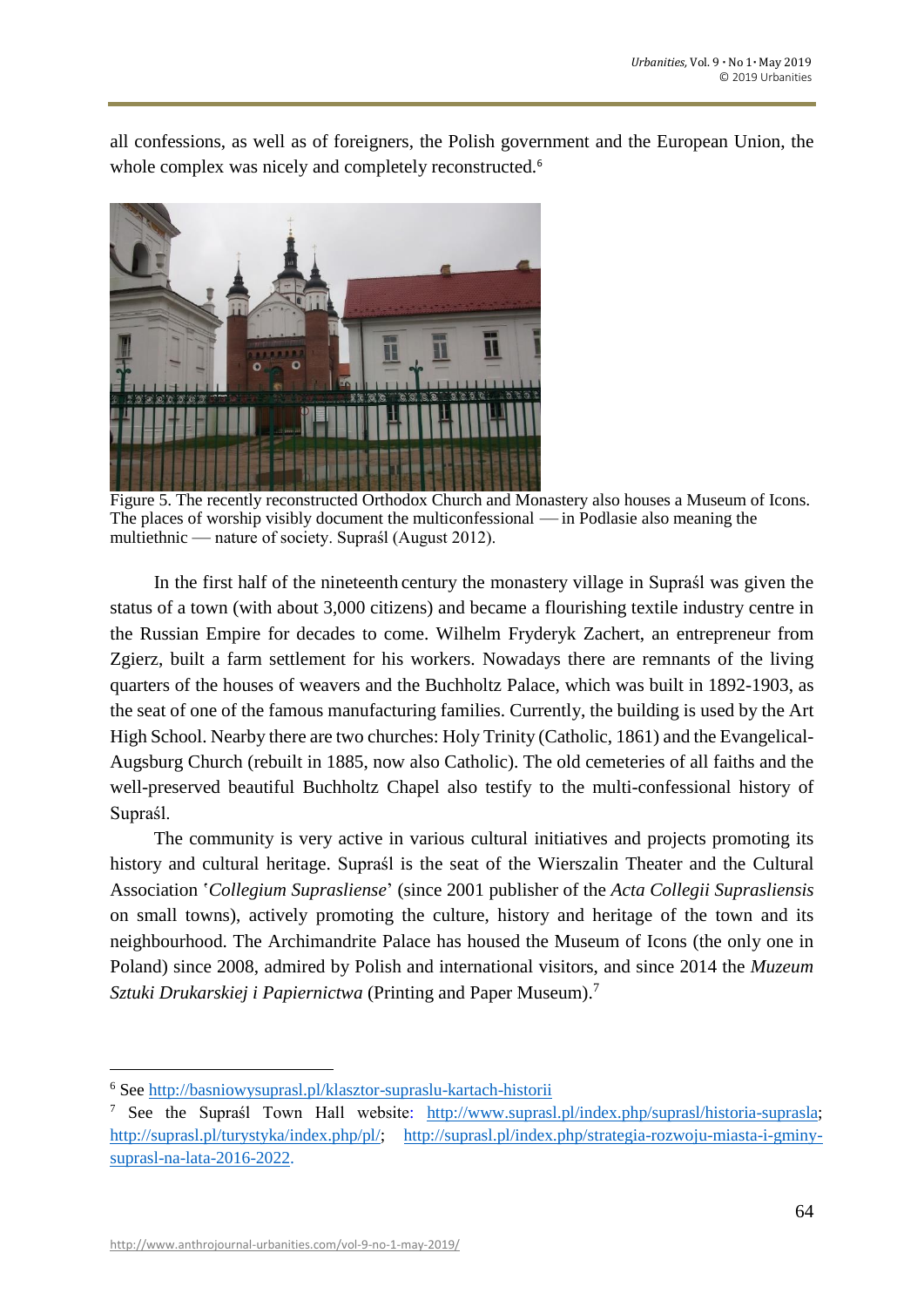

Figure 6. Traditional wooden rural architecture used to be common in all the towns, even in Bialystok, from where it is slowly disappearing. It remains typical for small towns. Supraśl has the image of a garden town, and thanks to its proximity to Bialystok became a good address for those who like calm and greenery while still working in a large city (August 2012).

Although Supraśl looks like a residential garden city, its past can be read under its appearance. Until the 1990s its identity was linked strongly with the wood-processing industry, replacing the formerly dominant textile tradition. What we have observed in the last thirty years are essential changes in the town's orientation: the reconstruction of the Orthodox complex, the establishment of the Museum of Icons, together with the discovery of the charms of this place so close to the region's capital Białystok, makes it fit for commuting. Recently, Supraśl also became a popular centre for recreation and tourism. The town, situated in the middle of the Knyszyn Forest Landscape, took advantage of its location and obtained a Spa Settlement in 2001. The Lowland Climatic and Peloid Therapy Health Resort is one of the most recently established health resorts in Poland, attracting more and more patients and visitors. Thus, the successful transformation of the town's functions and its identification as a cultural centre of key importance was completed.<sup>8</sup> Unlike the locally oriented Centre for Study on Small Towns based in Tykocin, the initiative started in Supraśl is carried on by scholars exploring small towns in Podlasie and elsewhere in Poland. Prof. Mariusz Zemło describes how it grew and resulted in a series of scientific volumes presenting research on small towns carried on in every type of cultural, scholarly and academic institution. These participatory activities established a network of experts interested in small towns and reached beyond the borders of Podlasie (Zemło and Czyźewski eds 2001).

 $\overline{a}$ 

<sup>8</sup> See Strategia rozwoju miasta i gminy Supraśl na lata 2016–2022: 69; available at: <http://www.suprasl.pl/index.php/strategia-rozwoju-miasta-i-gminy-suprasl-na-lata-2016-2022>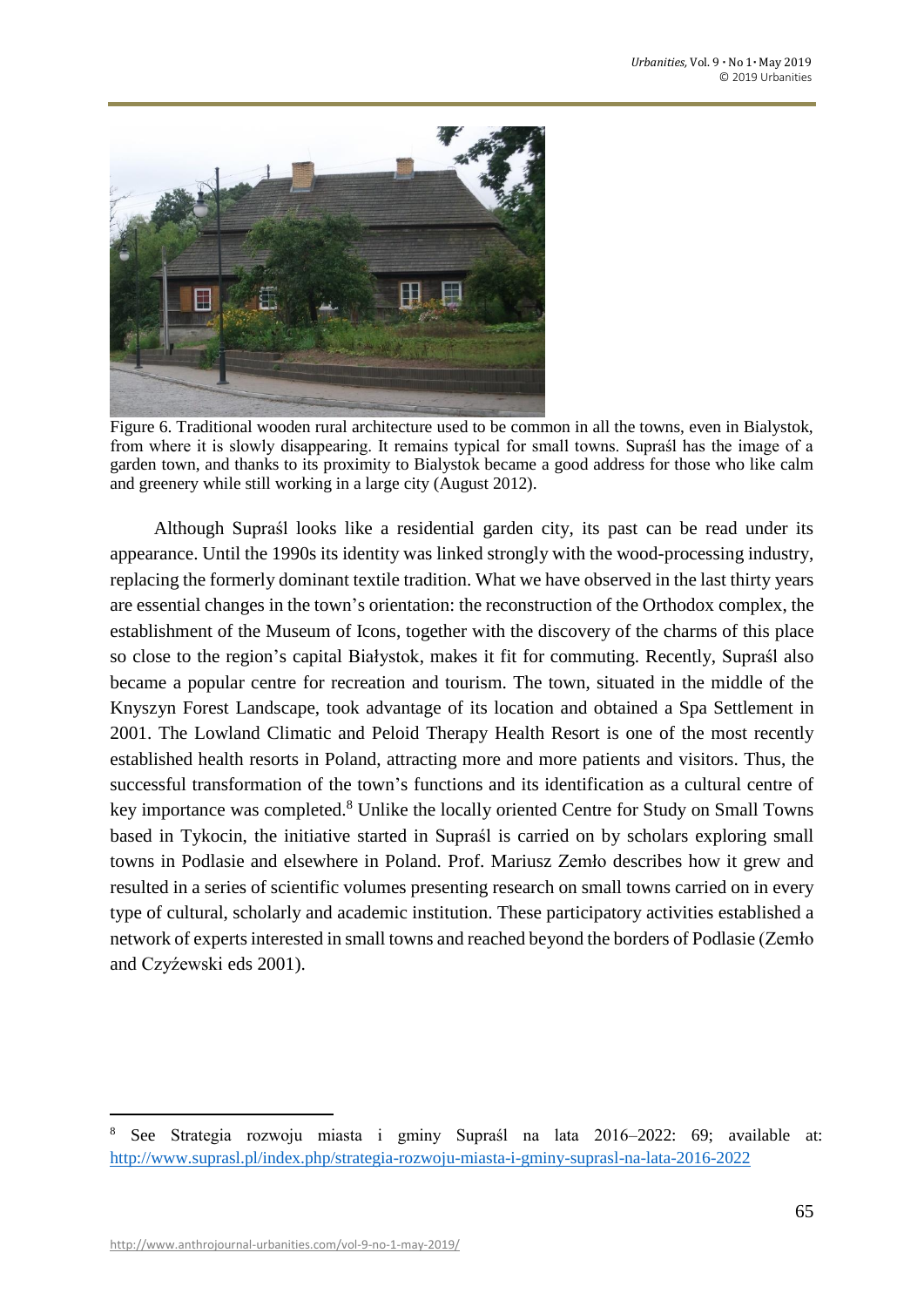

Figure 7. Rivers, ponds, lakes, meadows and endless forests. That is what represents the natural heritage of Podlasie (July 2018).

# *The Białowieża Primeval Forest — A brand of two communities, Hajnówka and Białowieża* Some sixty kilometres south east from Białystok are the edges of the most famous place in the Podlasie Province: the Białowieża Primeval Forest, which is Europe's last ancient forest complex, a UNESCO World Heritage Site and a World Biosphere Reserve (1977).

Białowieża is also the name of a small settlement in the midst of woods, which identifies and builds its image on the global fame of the forest as natural heritage. The forest keepers settled first in Hajnówka village. Recently upgraded to a town, it looks mostly like a recreational resort, located on the forest edge on the route from Białystok. Some twenty-two kilometres further, Białowieża village was one of their settlements. It is quite an interesting and famous place with ambitions to be named a town. It builds its identity on its old history, its cultural and natural heritage, and particularly on its role as the scientific centre of the Polish Academy of Sciences, gathering some new residents and renowned scholars from the world. Its unique landscape and modern Natural History Museum attract more and more visitors every year.

The history of Białowieża Forest unwinds from the fourteenth century, when it became a part of the royal property of the Kingdom of Poland and came under the special rule of the royal forests. In 1795, after the third partition of Poland, the forest became a part of Russia and the property of the Tsars. The Orthodox Church was built by Alexander III in 1894-1897 and later Nicholas II constructed his hunting residence in the forest.

Nowadays Białowieża, mostly because of its cultural diversity and natural habitat, is one of the most important tourist attractions in eastern Poland, where some remnants of its history and monuments from the nineteenth and early twentieth century have survived. The Orthodox Church is quite interesting and a visible testimony of its past, and of its cultural and religious diversity. It is traditionally Russian in shape and has a unique ceramic altar, the only one in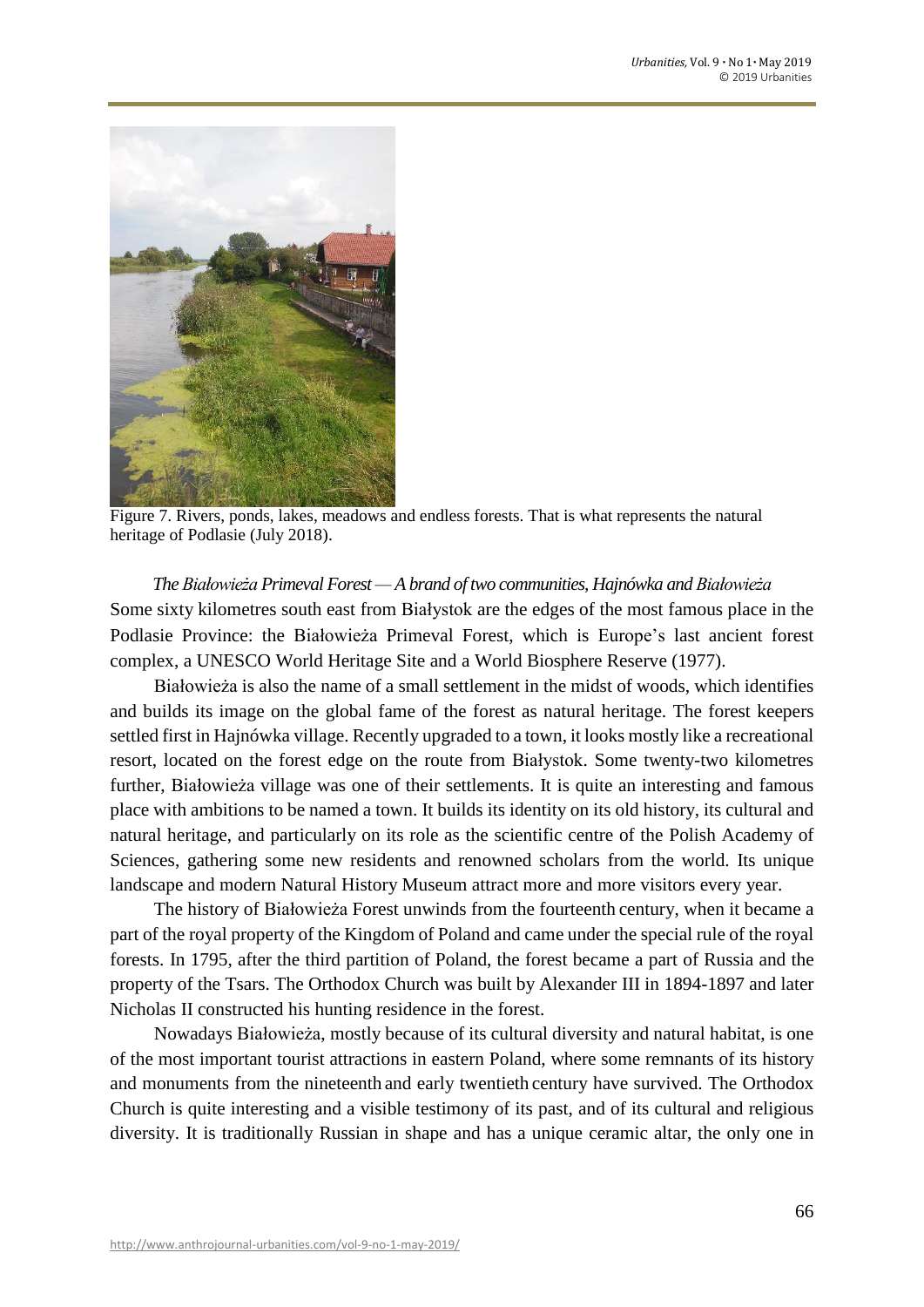Poland. Although the village looks like a 'garden city', it follows the plan of an '*ulicówka*', where the main road becomes the main street with houses on either side. The nineteenth century Orthodox shrine and the Catholic Church built in the mid-1920s for the villagers and visitors of the two confessions stand in symbiosis at the end of the main street.

Białowieża Forest suffered very severely during the First World War because of extensive commercial exploitation by Germans. Białowieża National Park, the oldest national park in Poland, was established in 1921. After the Second World War the whole forest was divided by the border into an eastern part (belonging to the Soviet Union) and a western side (Polish), where in 1947 the Białowieża National Park was recreated.

While Białowieża village lies in the midst of the forest, Hajnówka is located on the main road from Białystok, on its edge, as its gatekeeper. It is a young town, its community being very much focused on tourism development, which needs to have appealing attractions. These they find mainly in the forest, and share with Białowieża village.<sup>9</sup> In the context of forest management a conflict of interest becomes visible between the wood industries on the one hand and the hoteliers and tourist agencies on the other, both threatening the integrity of the natural heritage, as we often read in the news, quoting the reports of inspections by UNESCO. The noisy debates focused on nature, which undoubtedly should be protected, but do not question the locals - the inhabitants of Białowieża and Hajnówka - who are connected with both the cultural and natural heritage, nor do they take their opinion into account (Blicharska and Angelstam 2010).

## *Wysokie Mazowieckie ⸺ A town which prefers ecology to historical heritage*

Wysokie Mazowieckie is a town reaching 9,590 inhabitants, located on the main road to Warsaw, in commuting distance from Białystok. Unlike the other towns in the selection, this town has a webpage which offers information about the town's history and cultural activities. Like all the towns in the set it has its strategic plan for development. The officials presenting Wysokie Mazowieckie are rather sceptical about the town's history. There is little to show and little to be considered as architectural heritage and, in their view, it has weak potential for the development of tourism. The town is surrounded by fields and rural countryside with excellent soil. This sets limits to other investments and tourism development.<sup>10</sup> The city rose presumably in the thirteenth century (Kalinowski 2015: 37); however, this fact is not of paramount importance for its administrators or even for its inhabitants, as we will see later. Organized Mazovian settlement in today's territory of Wysokie Mazowieckie started on a larger scale at the beginning of the fifteenth century (Maroszek 2013: 30). The city and its surrounding region are inhabited by descendants of the impoverished nobility which in the past was involved in patriotic actions (Gloger 1878: 209, 494). The cultural heritage of this area lies in their heritage.

 $\overline{\phantom{a}}$ 

<sup>9</sup> [https://sztetl.org.pl/pl/miejscowosci/b/665-bialowieza/96-historia-miejscowosci/67062-historia](https://sztetl.org.pl/pl/miejscowosci/b/665-bialowieza/96-historia-miejscowosci/67062-historia-miejscowosci)[miejscowosci](https://sztetl.org.pl/pl/miejscowosci/b/665-bialowieza/96-historia-miejscowosci/67062-historia-miejscowosci) ; [http://www.gmina-hajnowka.pl/;](http://www.gmina-hajnowka.pl/)<http://www.gmina.bialowieza.pl/>

<sup>10</sup> Strategia rozwoju gminy miejskiej Wysokie Mazowieckie na lata 2016–2022: 13-14; [bip.um.wysmaz.wrotapodlasia.pl/resource/file/.../id.../attachment.1](https://www.google.cz/url?sa=t&rct=j&q=&esrc=s&source=web&cd=1&ved=2ahUKEwiVrt2Z2-_fAhVO-qQKHQcKAR4QFjAAegQICRAC&url=http%3A%2F%2Fbip.um.wysmaz.wrotapodlasia.pl%2Fresource%2Ffile%2Fdownload-file%2Fid.7907%2Fattachment.1&usg=AOvVaw3xmiDowIky3yRGxJi4MMP4)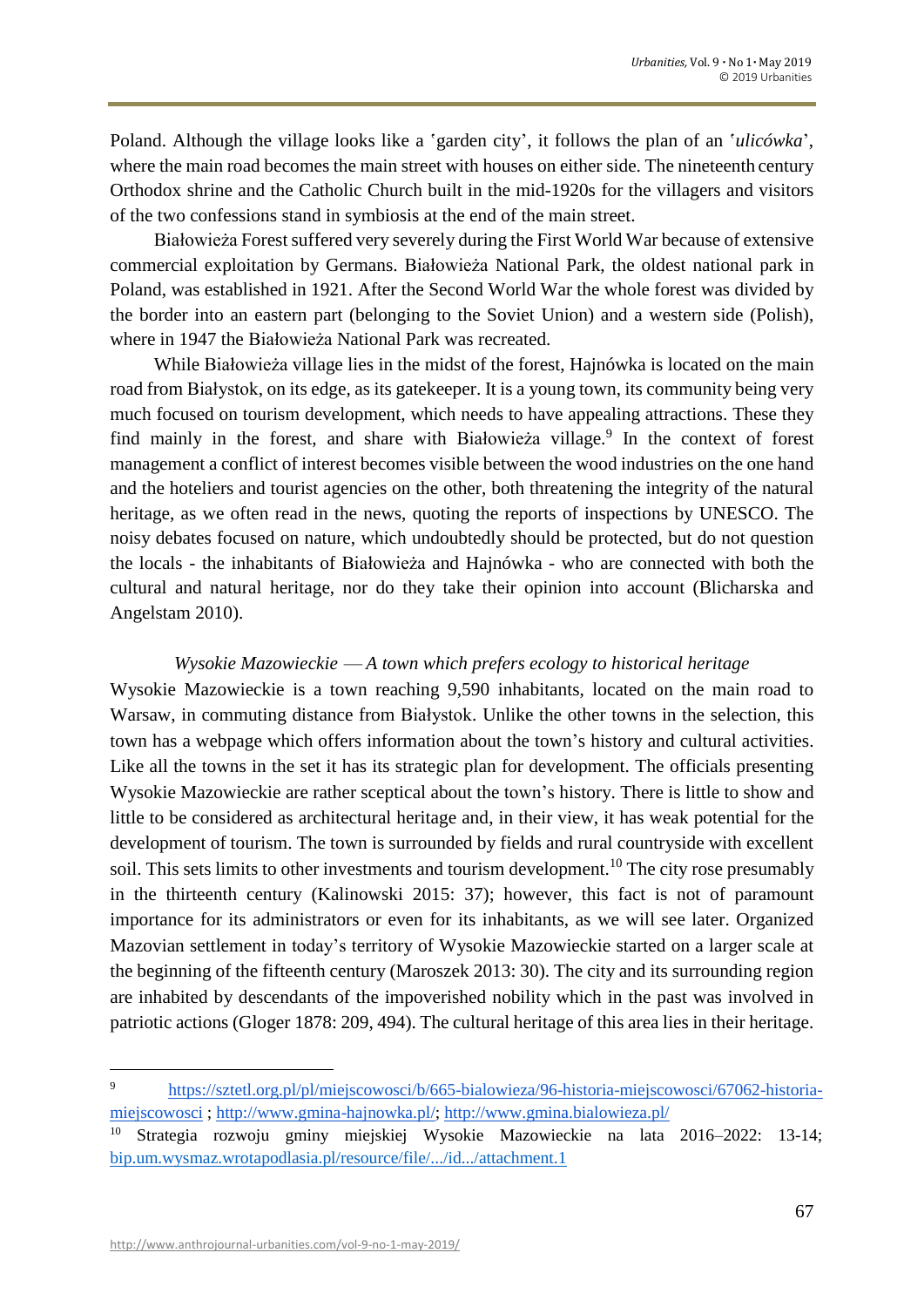However, various activities which were aimed at its popularisation were left to another town. Wysokie Mazowieckie itself is the centre of many district and communal offices. Hence, it took over the administrative role. As presented by its mayor, it is the town of future, focused on ecology and on building a new infrastructure. Moreover, he does not highlight its historicity or heritage value (Dobroński 2014: 367). This attitude towards the past of the town is quite unusual and raises many questions which deserved to be answered with the help of combined anthropological and sociological research. This consisted of a questionnaire, a focus group and observation carried by historians.

The questionnaire was conducted in spring 2018 among the pupils of the King Kazimierz Jagiellończyk Secondary School; the Stanisław Staszic Vocational School Complex; and the Centre for Vocational Training. The analysis of the 248 questionnaires indicated certain regularities concerning the subject of cultural heritage and knowledge of the particular students. Due to unclear answers, one percent of the poll was not analysed. The focus group consisted of residents not only of the city itself, but also of the neighbouring villages. Nevertheless, they come to the city on a daily basis (compare Zemło 2016: 495).

The group of people participating in the study are entering adulthood, and were told their family histories. They are familiar with the functioning of search engines and move freely in the internet environment. They have unlimited access to knowledge available online and in school and public libraries.

An interesting phenomenon is the fact that as many as 49% of the respondents have never heard of, or have not paid attention to the concept of cultural heritage. 51% of the respondents were able to list the elements of the material cultural heritage. The most recognisable and most frequently mentioned elements included: Catholic churches, monuments (as a general concept), the Jewish cemetery, roadside shrines, folk costumes, castles, old photographs and parks. The indication of very diverse elements is noteworthy, the collection including both monumental objects and those operating in the local and private sphere.

Very few of the teenagers *⸺* only 36% *⸺* have ever looked for information about the cultural heritage itself. The most frequently used source of information is the internet (44% of responses), then family (20%) and books (16%). Knowledge transmitted by teachers and museums is the least frequently used source of information. In 93% of cases, somebody interested in seeking information found it in the above-mentioned sources. It is worth noting how important the family is, especially the grandparents' generation, in relation to the other answers mentioned.

The students' responses highlighted significant issues. One of the most important is the weak scope of institutional activities in promoting knowledge about the cultural heritage. The lack of special presenters of cultural heritage in the local environment may be considered the main problem, according to the students' answers. Only 29% of the respondents could point out people working for the cultural heritage in their local sphere.

The general conclusion that emerges from the analysis of the research conducted indicates a lack of responsibility for education aimed at young people. The lack of it is the fault of the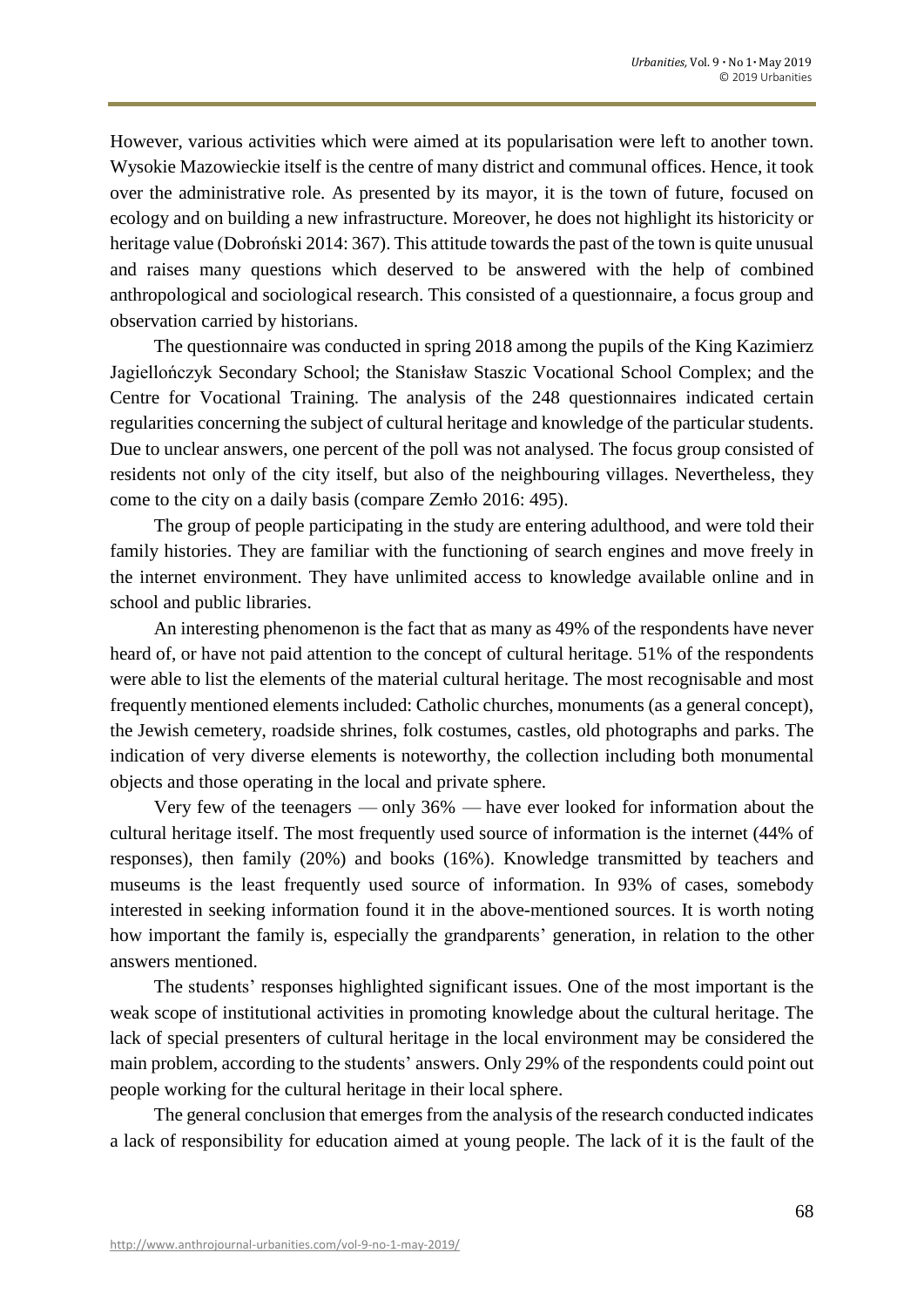authorities and the cultural environment in the region. Summing up, it has to be noted that small towns need professional people involved in the promotion and protection of cultural heritage. Past experience shows that one person who organises work around cultural heritage can carry out his or her activities as effectively as an institution.

An example of such an action is the Facebook page 'On a walk in Wysokie Mazowieckie'.<sup>11</sup> The social network site gathers several thousand actively participating fans. The administrator places archival photographs, sometimes unique, of the city on the website. He also organises actions related to the active care of monuments; for example, the regular cleaning of the Jewish cemetery.

The analysis of the surveys showed that young people unknowingly identify themselves with the cultural heritage. An example is a popular meeting place called in English 'the Eagle'. It was the name for the square in front of the Polish Military Organization monument. The monument was crowned with the figure of an eagle, as a symbol of the Polish state, which was typical for interwar period monuments in the region. There were no official names noted in the students' answers. Nonetheless, the Eagle was mentioned, the unofficial name used by the inhabitants.

Cultural events organised by the town can be promoted in any other place. The municipal cultural centre organised most of them: ʻSummer concert at the fountain', ʻOutdoor cinema' etc. Every historical or national anniversary is connected with a strongly patriotic event; for example, Independence Day (November 11) is organised near the Polish Military Organization memorial.<sup>12</sup>



Figure 8. Wysokie Mazowiecke – the military monument 'the Eagle' located on the main square (August 2018).

A regional historian perceives Wysokie Mazowieckie as a historical town which has a story to tell and presents it as the heritage of a small provincial town and its nobility (Dobroński

 $\overline{a}$ 

<sup>&</sup>lt;sup>11</sup> See web.facebook.com/Spacerkiem-Po-Wysokiem-Mazowieckiem.

<sup>12</sup> See<http://www.wysokiemazowieckie.pl/>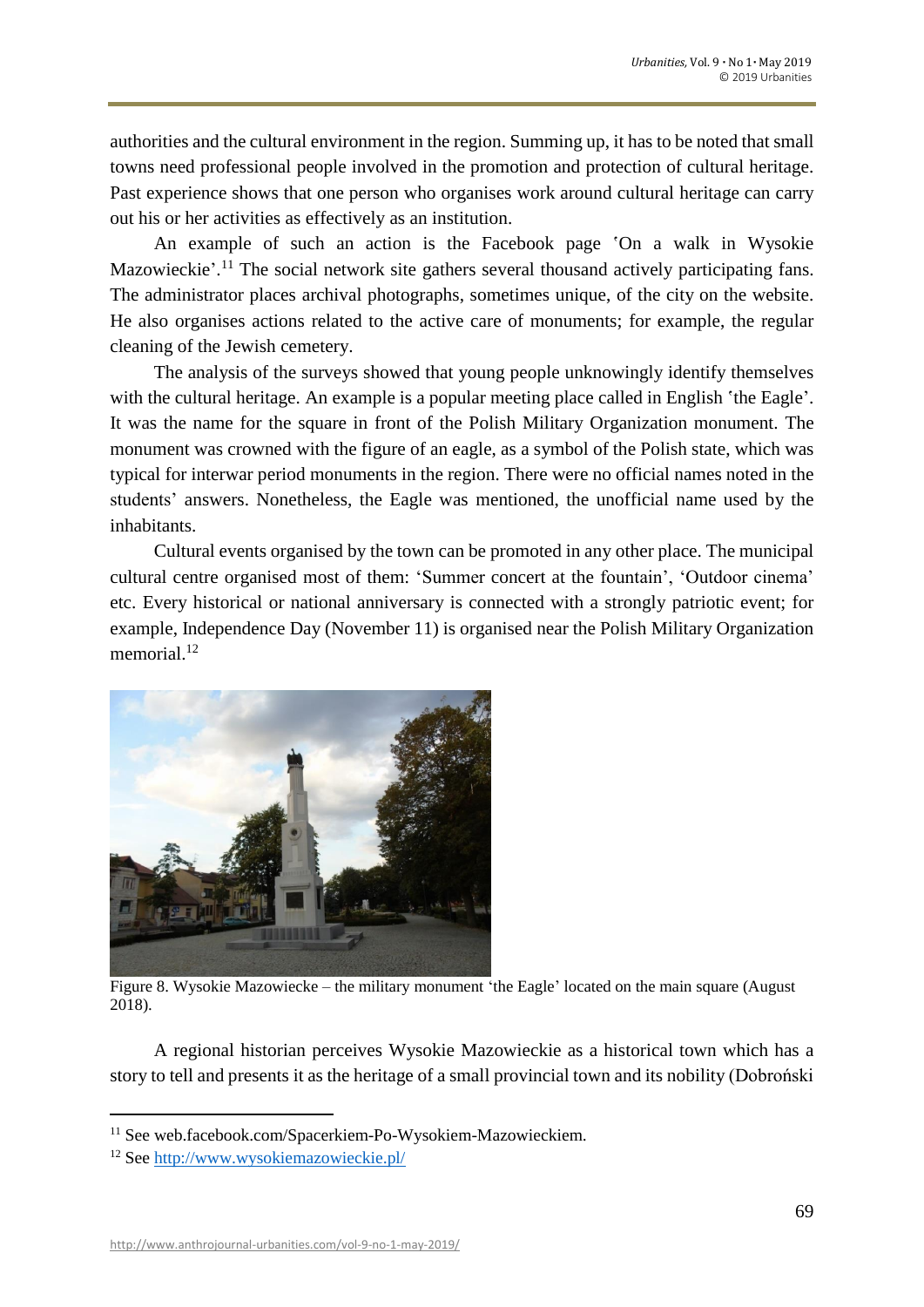2014: 359-367). Surprisingly enough in this set, it represents towns which are focused on ecology and building new infrastructure. Their representations do not highlight historicity or heritage values. They do not have enough tangible heritage to support a historical story, though not all the town's inhabitants share this attitude of neglect.

The analysis of the answers of the students from Wysokie Mazowieckie offers an important perspective of the heritage user. It suggests that the local citizens are not well enough informed. We can only speculate whether this town is a unique case, or whether there is a more general gap in knowledge.

#### **Conclusion**

We could identify several attitudes towards heritage: the long lasting and permanently recognized heritage of the Bialowieźa forest and of the foundation of Tykocin, as well as of the Orthodox tradition and of the printing workshop in Supraśl. Tykocin discovered its Jewish past relatively recently and its non-Jewish citizens identified with its cultural heritage. The history of the local Jewish community is also a dark war heritage of the Holocaust. While historians recognize Wysokie Mazowieckie as a town with its roots in the Middle Ages and the heritage of the local nobility, in official representations it looks as though the heritage was absent or ignored. We can also imagine other situations, when for example a heritage is lost for various reasons, like a natural catastrophe, or its simple translocation. This would have been the case of the monastery of Supraśl, if it had not been reconstructed. The castle in Tykocin, although there were archaeological excavations, was built in an imagined shape and is close to the type of invented heritage. Through the reconstruction of the town square yet another value was highlighted: the cultural transfer of the ideas of early modern Italian urbanism. Urban historians have known this for quite a long time, but for the general public it is a discovery. The museum in the Castle's basement links local history with regional and national and develops the identification with a master narrative. In the Tykocin Development Strategy the castle is listed as local heritage together with the Synagogue, Talmudic house, Church, etc. The reconstructed objects in both towns are appropriated as authentic without any hesitation.

With the involvement of creative people — local academics and élites in their presentation — the self-identification of the small towns follows the modes singled out by Hélène Mainet on the basis of research carried in France (Mainet 2011). The mayors represent a group of stakeholders: experts, who can influence the towns' heritage interpretation and presentation. They all praise the towns' natural environment, diversity and plurality of the religions, ethnicities and cultures, historical and cultural heritage, and they promote tourism.

They also have a say in the contents of strategic plans. These wish predominantly to develop essentially important infrastructures and much less funding is requested to promote and protect the cultural heritage, not to speak of its commodification. The towns need to develop the very basic infrastructure and the towns' furnishings. Even if they are aware of the value of cultural heritage in their region, there are no specific ideas in their documents about how to develop and use it.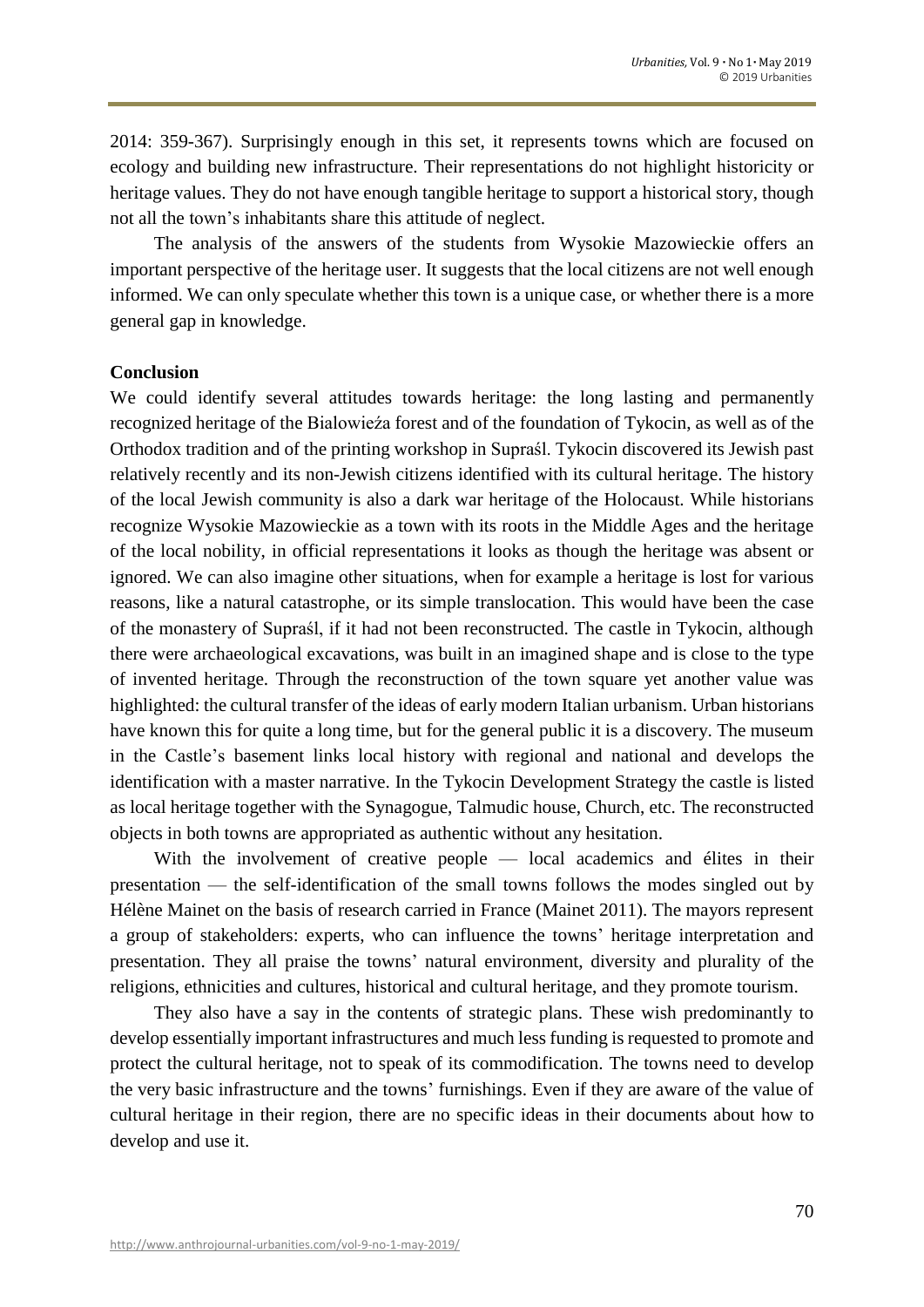If there is little in the official documents, we learn more about the historical and cultural heritage and revitalization projects through observation of the public discourse in public spaces. The questioning of students revealed alarming gaps in their knowledge. At the same time festivals, conferences, concerts and tourist trails are trendy in Podlasie's small towns, as they are all over Europe, and demonstrate the importance of supralocal influences and relations as suggested by Sztando (2017). The inquiry discovered traces of the work of creative people for small towns and the involvement of heritage users. This type of situation calls for further case studies and comparative perspectives. The large proportion of reconstructed and rebuilt heritage, specific for Poland as a result of Second World War destruction, and its appropriation as authentic, points to the crucial, psychological role of historical heritage allowing supralocal identification and self-presentation of local communities as important actors in national history.

Generally applicable conclusions concern first the strategic plans. They mirror the situation, the gaps in development and, consequently, the way the heritage is used. The second conclusion is about the importance of our main research question: what do the local people think about their place, what do they identify as their heritage and what do they do for its protection, use and reuse? In the cases studied, it appears that these questions are not raised, especially when it involves a conflict such as the one around the Bialowieźa primeval forest. The issue is sensitive as it touches the small community. It takes place in their area, but locals are kept outside the discourse, although such questioning would stimulate their participation in the search for a solution.

#### **References**

Białowieża history online: [https://sztetl.org.pl/miejscowosci/b/665-bialowieza/96-historia](https://sztetl.org.pl/miejscowosci/b/665-bialowieza/96-historia-)miejscowosci/67062-historia-miejscowosci

Białowieża community: <http://www.gmina.bialowieza.pl/>

- Blicharska M. and Angelstam P. 2010. Conservation at risk: conflict analysis in the Białowieża Forest, a European biodiversity hotspot, *International Journal of Biodiversity Science*, Ecosystem Services & Management, 6: 1-2, 68-74. DOI: [10.1080/21513732.2010.520028](https://doi.org/10.1080/21513732.2010.520028) (5.1.2019)
- Charkiewicz, J. 2005. *Z dziejów monasteru supraskiego* : materiały miedzynarodowej konferencji naukowej 'Supraski monaster Zwiastowania Przenajświetszej Bogarodzicy i jego historyczna rola w rozwoju społeczności lokalnej i dziejach państwa',[From the History of Supraśl Monastery: international scientific conference materials 'The Supraśl Monastery of the Annunciation to the Blessed Virgin Mary and its Historical Role in the Development of the Local Community and the History of the State'] Supraśl - Białystok 10-11 July 2005, Białystok.
- Del Espino Hidalgo, B. 2017. Miraculous Equilibrium. In L. Klusáková et al. (eds), *Frontiers and Identities. Cities in Regions and Nations.* Pisa University Press: Edizioni Plus.
- Dobroński, A. C. 2014. *Miasta województwa podlaskiego* [Towns of the Podlasie Voivodship]*.* Fundacja sąsiedzi, Białystok.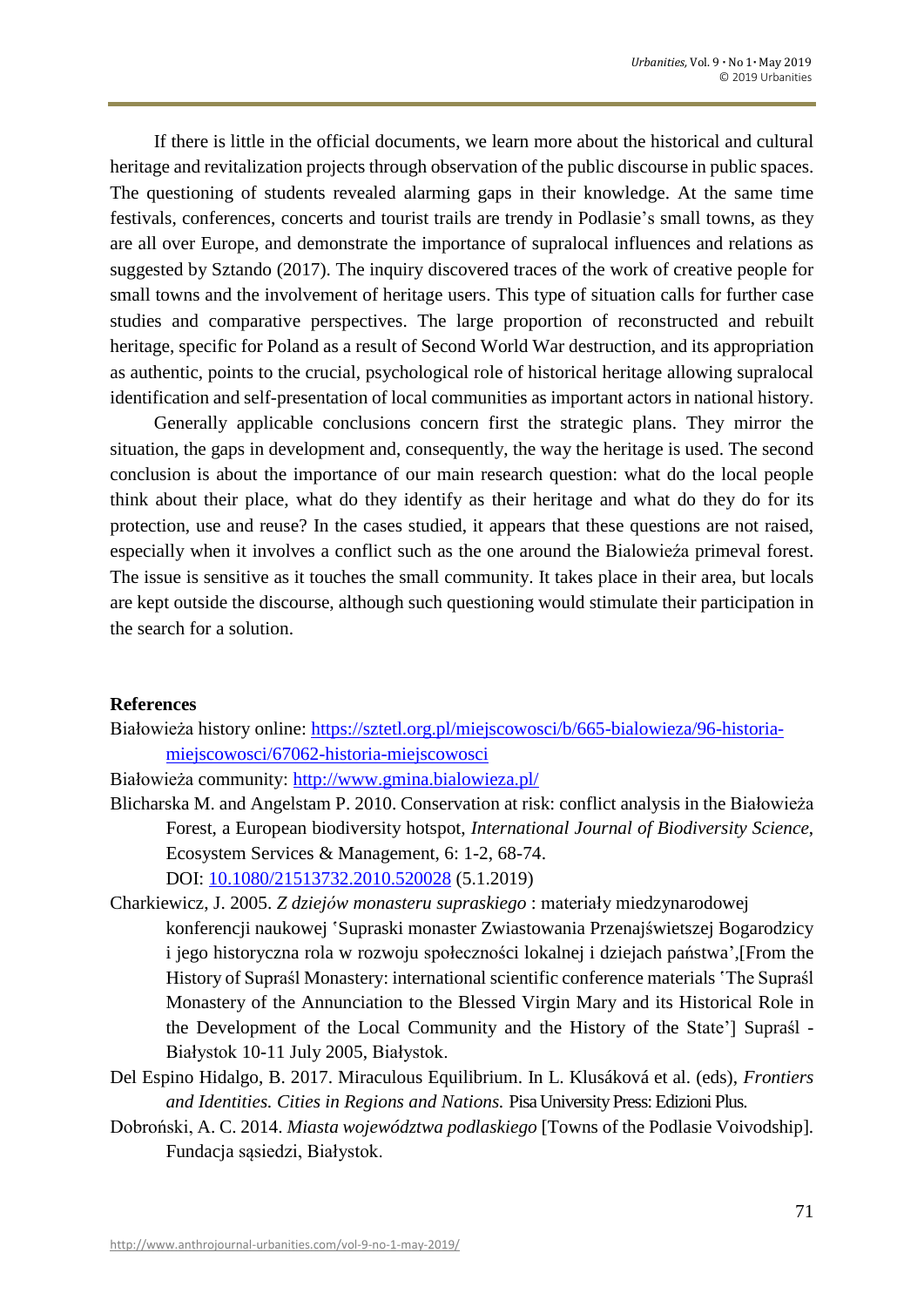- Gloger, Z. 1878, *Kilka wiadomości o szlachcie zagonowej podlaskiej i mazowieckiej* [Some knowledge about the rural nobility of Podlasie and Mazowie], 'Niwa', Warsaw: 489-502.
- Hajnówka community: <http://www.gmina-hajnowka.pl/>
- Kalinowski, E. 2015. *Historia obszaru gminy Wysokie Mazowieckie* [History of the surroundings of the Wysokie Mazowiecke community], Wysokie Mazowieckie.
- Klusáková L., Ozouf-Marignier M.-V., Bartie A., Fleming L., Freeman M., Hulme T., Readman, P., Horáček M., Yudin G., Koloshenko Y., Moatsou O. and Del Espino Hidalgo B. 2017. *Small Towns in Europe in the 20th and 21st Centuries: Heritage and Development Strategies*, Praha: Karolinum.
- Klusáková, L. 2008. Between Urban and Rural Culture: Public Use of History and Cultural Heritage in Building Collective Identities (1990-2007). In L. Klusáková and L. Teulières (eds), *Frontiers and Identities. Cities in Regions and Nations.* Pisa University Press: Edizioni Plus; available at: [http://ehlee.humnet.unipi.it/books3/5/19\\_KLUSAKOVA.pdf](http://ehlee.humnet.unipi.it/books3/5/19_KLUSAKOVA.pdf)
- Krase, J. 2012. An Argument for Seeing in Urban Social Science, *Urbanities,* 2 (1): 18-29.
- Krase, J. 2018. The Multitude of Approaches to Urban Ethnography: Blessing or Curse? In I. Pardo and G. B. Prato (eds.), *The Palgrave Handbook of Urban Ethnography*. New York: Palgrave MacMillan.
- Kwiatek-Sołtys, A. 2017. *Własność gruntów a poziom rozwoju małych miast w Polsce. Ujęcie typologiczno-przestrzenne* [Ownership of land and the level of development of small towns in Poland. A typological and spatial approach]. Prace Monograficzne Nr 813, Wydawnictwo Naukowe Uniwersytetu Pedagogicznego, Kraków [Scientific Publisher of the Pedagogical University, Krakow].
- Mainet, H. 2011. Les petites villes françaises en quête d'identité. Ambiguïté du positionnement ou image tactiquement combinée? *Mots. Les langages du politique* : 97 [http://mots.revues.org/20514.](http://mots.revues.org/20514)
- Maroszek, J. 2012. *Tykocin. Miasto królewskie* [Tykocin. The Royal Town]*,* Białystok.
- Maroszek, J. 2013. *Dzieje województwa podlaskiego do roku 1795* [History of Podlasie Voivodship until 1795], Białystok.
- Mironowicz, A. 2012. "Powstanie Ławry Supraskiej' [The Foundation of Supraśl Orthodox Monastery], *Białostockie Teki historyczne* [Białystok Historical Folders], v. 10: 11-35.
- ʽOn a walk in Wysokie Mazowieckie' web.facebook.com/Spacerkiem-Po-Wysokiem-Mazowieckiem
- Prato G. B. and Pardo, I. 2013. 'Urban Anthropology'. *Urbanities*, 3 (2): 80-110.
- *Projekt Strategii Rozwoju Gminy Tykocin na lata 2015-2020, 2015*: <http://bip.um.tykocin.wrotapodlasia.pl/Strategia/>
- *Rocznik Demograficzny 2017* [Demography Yearbook], GUS, Warsaw . 'Shtetlroutes' <http://shtetlroutes.eu/pl/tykocin-karta-dziedzictwa-kulturowego>
- *Strategia rozwoju miasta i gminy Supraśl na lata 2016-2022.* [Development Strategy of Town And Community Supraśl 2016-2022]:

<http://suprasl.pl/index.php/strategia-rozwoju-miasta-i-gminy-suprasl-na-lata-2016-2022>